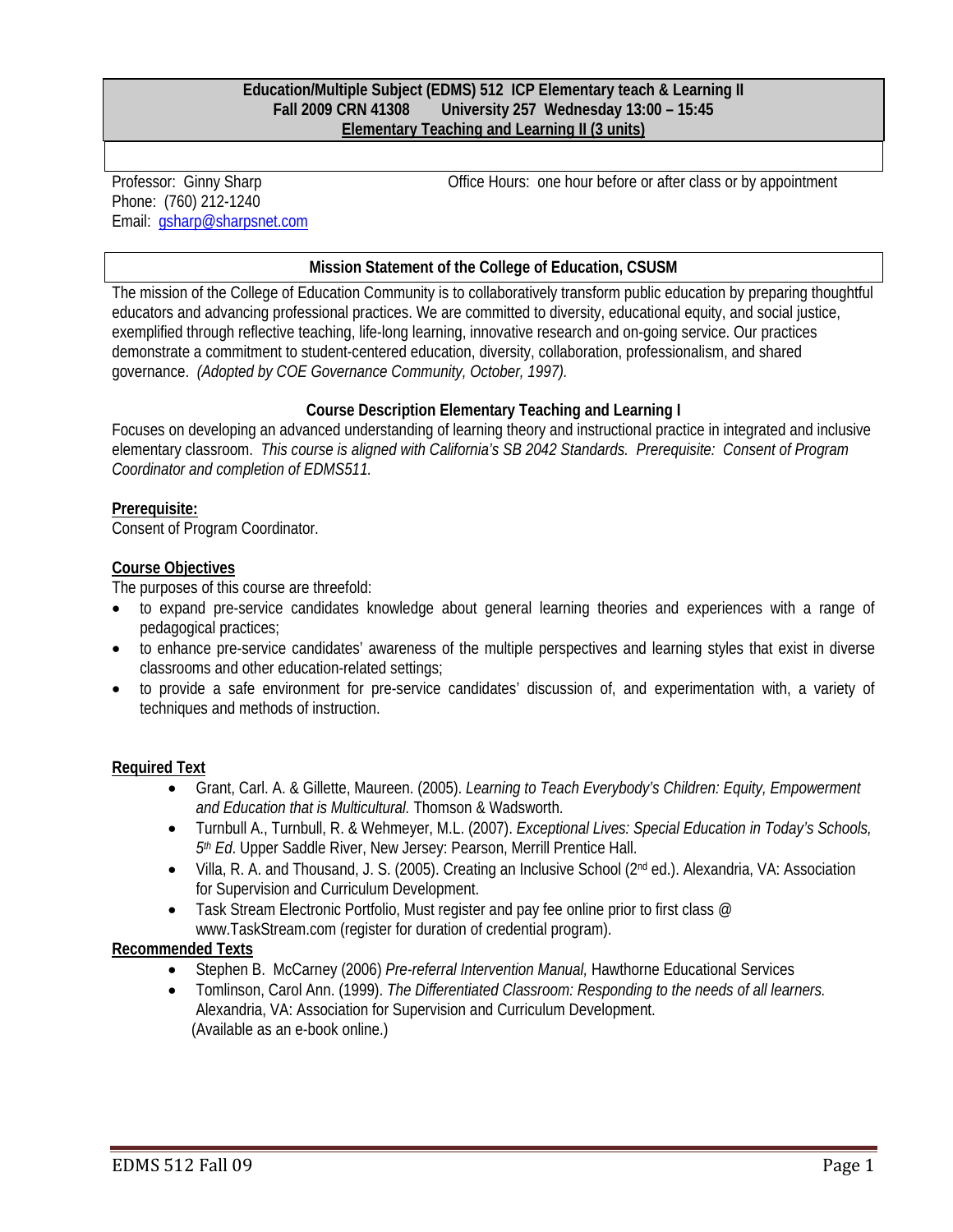## **Authorization to Teach English Learners**

This credential program has been specifically designed to prepare teachers for the diversity of languages often encountered in California public school classrooms. The authorization to teach English learners is met through the infusion of content and experiences within the credential program, as well as additional coursework. Students successfully completing this program receive a credential with authorization to teach English learners. *(Approved by CCTC in SB 2042 Program Standards, August 02)* 

## **FURLOUGH 09-10**

Due to the devastating effects of current budget crisis in California, I have been furloughed nine days each semester of this academic year, representing a 9.23% reduction in both workload and compensation. A furlough is an unpaid day off on a faculty member's regularly-scheduled workday. In order to satisfy legal and ethical requirements of the California Labor Code, I am required to submit formal certification that I will not work on my furlough days. I am prohibited from teaching, conducting scholarly research, consulting with students, responding to email or voicemail, providing assignment feedback, or participating in any CSU work-related activities on my furlough days. Furlough dates vary by professor; my Fall Semester furlough dates are [here or in the course syllabus schedule].

The CSU faculty agreed to take furlough days in order to preserve jobs for as many CSU employees as possible, and to serve as many students as possible, in the current budget crisis. The agreement that governs faculty furloughs acknowledges that "cuts of this magnitude will naturally have consequences for the quality of education that we can provide." Within the furlough context, I will make every effort to support your educational experience at CSUSM. Visit CSUSM Budget Central [http://www.csusm.edu/budgetcentral/] to learn about the state budget crisis and how it impacts your educational opportunities. To avoid the continued loss of higher education availability in California, exercise your right to voice an opinion. Contact information for state legislators and the governor are provided at Budget Central.

## **STUDENT LEARNING OUTCOMES**

 instructional strategies with emphasis on assessment for prior knowledge, formative, and summative. They will become They will develop a Unit Plan to be used in their future course work that includes content standards, student activities, and familiar with the IEP process and the role of the classroom teacher. They will understand special education handicapping conditions and presentations will allow them to complete a Disability Matrix. They will continue to increase their observation skills by completing a focused observation of a student with specific diverse needs. Preparation for job application will allow the students to prepare a resume, letter of introduction, and current philosophy of education.

## **Teacher Performance Expectation (TPE) Competencies**

The course objectives, assignments, and assessments have been aligned with the CTC standards for Multiple Subject Credential. This course is designed to help teachers seeking a California teaching credential to develop the skills, knowledge, and attitudes necessary to assist schools and district in implementing effective programs for all students. The successful candidate will be able to merge theory and practice in order to realize a comprehensive and extensive educational program for all students. You will be required to formally address the following TPEs in this course: completion of 6d and 14 submitted on Taskstream.

## **California Teacher Performance Assessment (CalTPA)**

Beginning July 1, 2008 all California credential candidates must successfully complete a state-approved system of teacher performance assessment (TPA), to be embedded in the credential program of preparation. At CSUSM this assessment system is called the CalTPA or the TPA for short.

To assist your successful completion of the TPA a series of informational seminars are offered over the course of the program. TPA related questions and logistical concerns are to be addressed during the seminars. Your attendance to TPA seminars will greatly contribute to your success on the assessment.

Additionally, COE classes use common pedagogical language, lesson plans (lesson designs), and unit plans (unit designs) in order to support and ensure your success on the TPA and more importantly in your credential program. The CalTPA Candidate Handbook, TPA seminar schedule, and other TPA support materials can be found on the COE website provided at the website provided: http://www.csusm.edu/coe/CalTPA/ProgramMaterialsTPA.html

## **College of Education Attendance Policy**

Due to the dynamic and interactive nature of courses in the College of Education, all students are expected to attend all classes and participate actively. At a minimum, students must attend more than 80% of class time, or s/he may not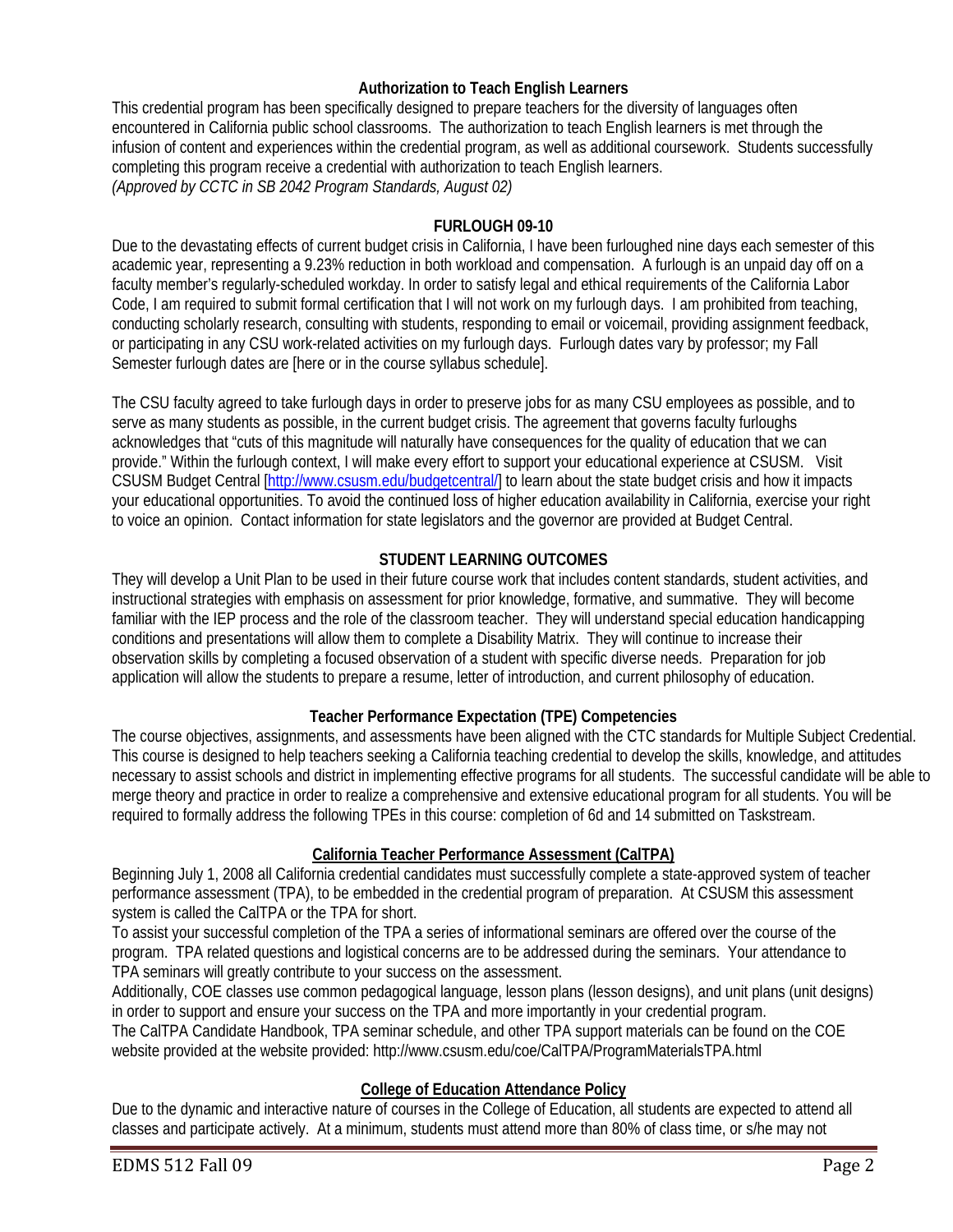receive a passing grade for the course at the discretion of the instructor. Individual instructors may adopt more stringent attendance requirements. If a student misses two class sessions you may not be able to receive a grade higher than a "C" or if they are late or leave early for more than three sessions, the highest possible grade earned will be a "C". Any combination of the two students will not receive a grade higher than a C. **If you miss class where group work is being conducted you will have 5 points deducted from your grade on that project.** 

 *the COE Governance Community, December, 1997).* Should the student have extenuating circumstances, s/he should contact the instructor as soon as possible. *(Adopted by* 

### **Students with Disabilities Requiring Reasonable Accommodations**

Students with disabilities who require reasonable accommodations must be approved for services by providing appropriate and recent documentation to the Office of Disable Student Services (DSS). This office is located in Craven Hall 5205, and can be contacted by phone at (760) 750-4905, or TTY (760) 750-4909. Students authorized by DSS to receive reasonable accommodations should meet with their instructor during office hours or, in order to ensure confidentiality, in a more private setting.

## **Grading Standards**

 All students will come prepared to class; readings and homework assignments are listed on the dates on which they are due.

All required work is expected to be on time. One grade level will be deducted for each class meeting for which it is late (e.g., an "A" assignment that is submitted one class session late will be marked down to a "B" each week after that will drop one grade level).

 due. Exceptions will be handled on a case-by-case basis, as determined by the instructor. **All work can be re-submitted**  20 POINT PAPER **20-18 A, 17-14 B, 13-10 C, 9-6 D, and 5-4 F.** 10 POINT PAPER **10-9 A, 8-7 B, 6-5 C, 4-3 D, 2-1 F.**  Unless prior instructor approval is secured, assignments will not be accepted three class sessions after which they are **for a higher grade with 5 points deducted: 20 point paper deducted to 15, 10 point paper deducted to 5.** 

Psychological Association (APA) Manual, 5<sup>th</sup> edition for citation guidance. There is a requirement of at least 2500 written All students will use Times Roman 12 fonts and double spaced on all written work. It is expected that students will proofread and edit their assignments prior to submission. Students will ensure that the text is error-free (grammar, spelling), and ideas are logically and concisely presented. The assignment's grade will be negatively affected as a result of this oversight. Each written assignment will be graded approximately 80% on content and context (detail, logic, synthesis of information, depth of analysis, etc.), and 20% on mechanics (grammar, syntax, spelling, format, uniformity of citation, etc.). All citations, where appropriate, will use American Psychological Association (APA) format. Consult American words for completion of the written assignments.

 Grading will also include a component of "professional demeanor." Students will conduct themselves in ways that are generally expected of those who are entering the education profession. This includes but is not limited to:

- On-time arrival to all class sessions;
- Advance preparation of readings and timely submission of assignments;
- Respectful participation in all settings (e.g., whole group, small group, in/outside of class);
- Carefully considered, culturally aware approaches to solution-finding.

#### **Course Assignments**

| .                                                                          |            |
|----------------------------------------------------------------------------|------------|
| Unit Plan                                                                  | 20 points  |
| IEP paper                                                                  | 20 points  |
| Letter of introduction/resume                                              | 10 points  |
| <b>TaskStream Submissions</b>                                              | 10 points  |
| 10 points<br><b>Exceptionality matrix</b>                                  |            |
| Chapter presentation<br>13 points                                          |            |
| Chapter summary of presentation                                            | 4 points   |
| Discussion on Chapter presentation                                         | 13 points  |
| <b>Total</b>                                                               | 100 points |
| Note assignments are due whether or not you are present in class that day. |            |

| <b>Grading Scale</b> |               |                     |           |                    |
|----------------------|---------------|---------------------|-----------|--------------------|
| $A = 93-100$         | $B+=86-89$    | $C_{\pm} = 77 - 79$ |           |                    |
| $A = 90-92$          | B=83-86       | $C = 73-76$         | $D=60-69$ | $F = 59$ or lower. |
|                      | $B = 80 - 82$ | $C - 70 - 72$       |           |                    |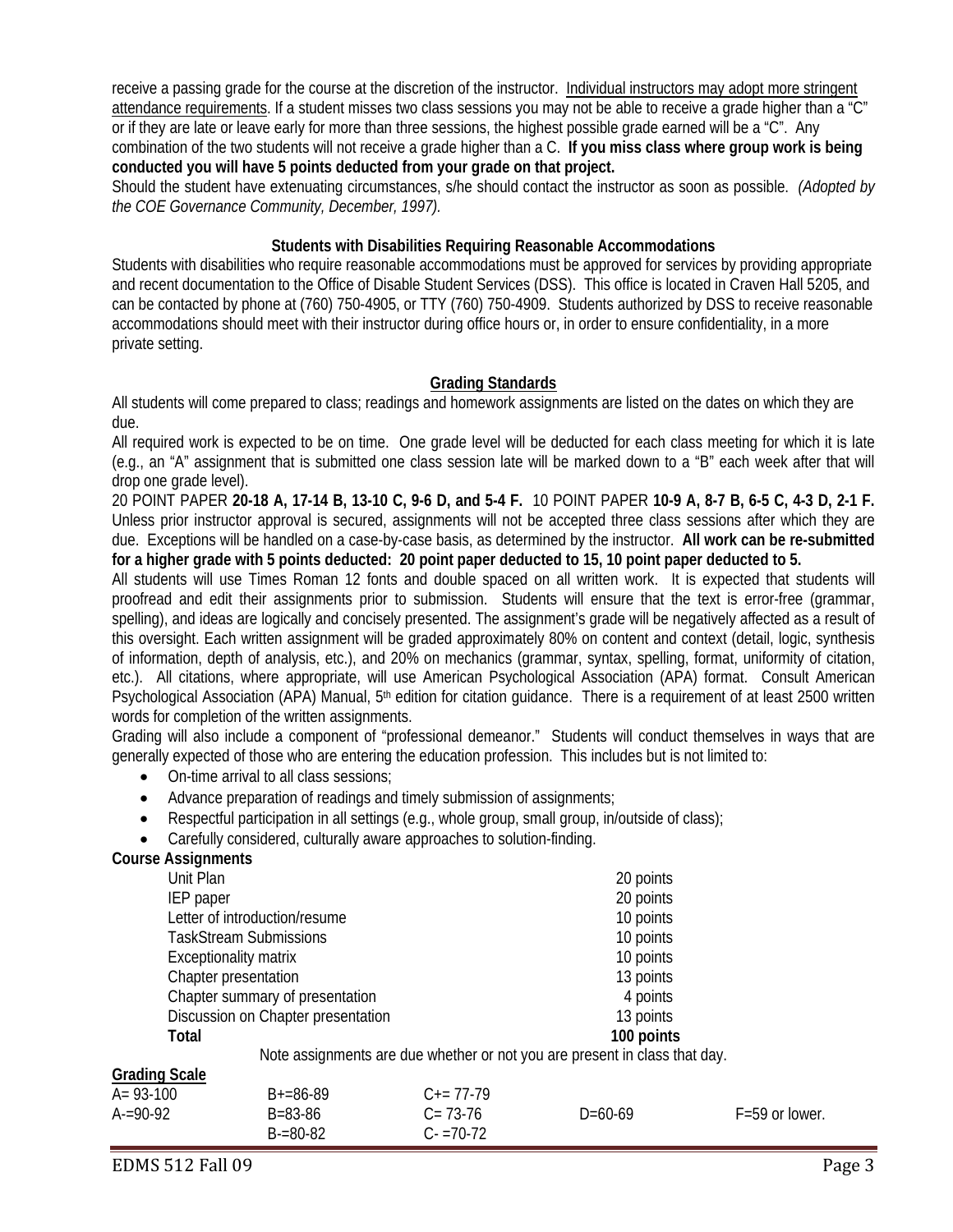**If you do not earn a C+ or higher in this course - you must repeat the course to earn your credential. While this syllabus is carefully planned, it may be modified at any time in response to the needs and interests of the class.** 

## **All-University Writing Requirement:**

 words. This will be met through written reactions and reflections related to assigned readings/assignments. In keeping with the All-University Writing Requirement, all 3 unit courses must have a writing component of at least 2,500

## **CSUSM Academic Honesty Policy**

"Students will be expected to adhere to standards of academic honesty and integrity, as outlined in the Student Academic Honesty Policy. All written work and oral presentation assignments must be original work. All ideas/materials that are borrowed from other sources must have appropriate references to the original sources. Any quoted material should give credit to the source and be punctuated with quotation marks.

Students are responsible for honest completion of their work including examinations. There will be no tolerance for infractions. If you believe there has been an infraction by someone in the class, please bring it to the instructor's attention. The instructor reserves the right to discipline any student for academic dishonesty in accordance with the general rules and regulations of the university. Disciplinary action may include the lowering of grades and/or the assignment of a failing grade for an exam, assignment, or the class as a whole."

Incidents of Academic Dishonesty will be reported to the Dean of Students. Sanctions at the University level may include suspension or expulsion from the University.

## **Plagiarism**

As an educator, it is expected that each student will do his/her own work, and contribute equally to group projects and processes. Plagiarism or cheating is unacceptable under any circumstances. If you are in doubt about whether your work is paraphrased or plagiarized see the Plagiarism Prevention for Students website http://library.csusm.edu/plagiarism/index.html. If there are questions about academic honesty, please consult the

University catalog

## **Use of Technology:**

 Students are expected to demonstrate competency in the use of various forms of technology (i.e. word processing, electronic mail, WebCT6, use of the Internet, and/or multimedia presentations). Specific requirements for course assignments with regard to technology are at the discretion of the instructor. Keep a digital copy of all assignments for use in your teaching portfolio. All assignments will be submitted online, and some will be submitted in hard copy as well. Details will be given in class.

#### **Electronic Communication Protocol:**

 instance, electronic messages sent in all upper case (or lower case) letters, major typos, or slang, often communicate Electronic correspondence is a part of your professional interactions. If you need to contact the instructor, e-mail is often the easiest way to do so. It is my intention to respond to all received e-mails in a timely manner. Please be reminded that e-mail and on-line discussions are a very specific form of communication, with their own nuances and etiquette. For more than the sender originally intended. With that said, please be mindful of all e-mail and on-line discussion messages you send to your colleagues, to faculty members in the College of Education, or to persons within the greater educational community. All electronic messages should be crafted with professionalism and care.

Things to consider:

- Would I say in person what this electronic message specifically says?
- How could this message be misconstrued?
- Does this message represent my highest self?
- Am I sending this electronic message to avoid a face-to-face conversation?

In addition, if there is ever a concern with an electronic message sent to you, please talk with the author in person in order to correct any confusion.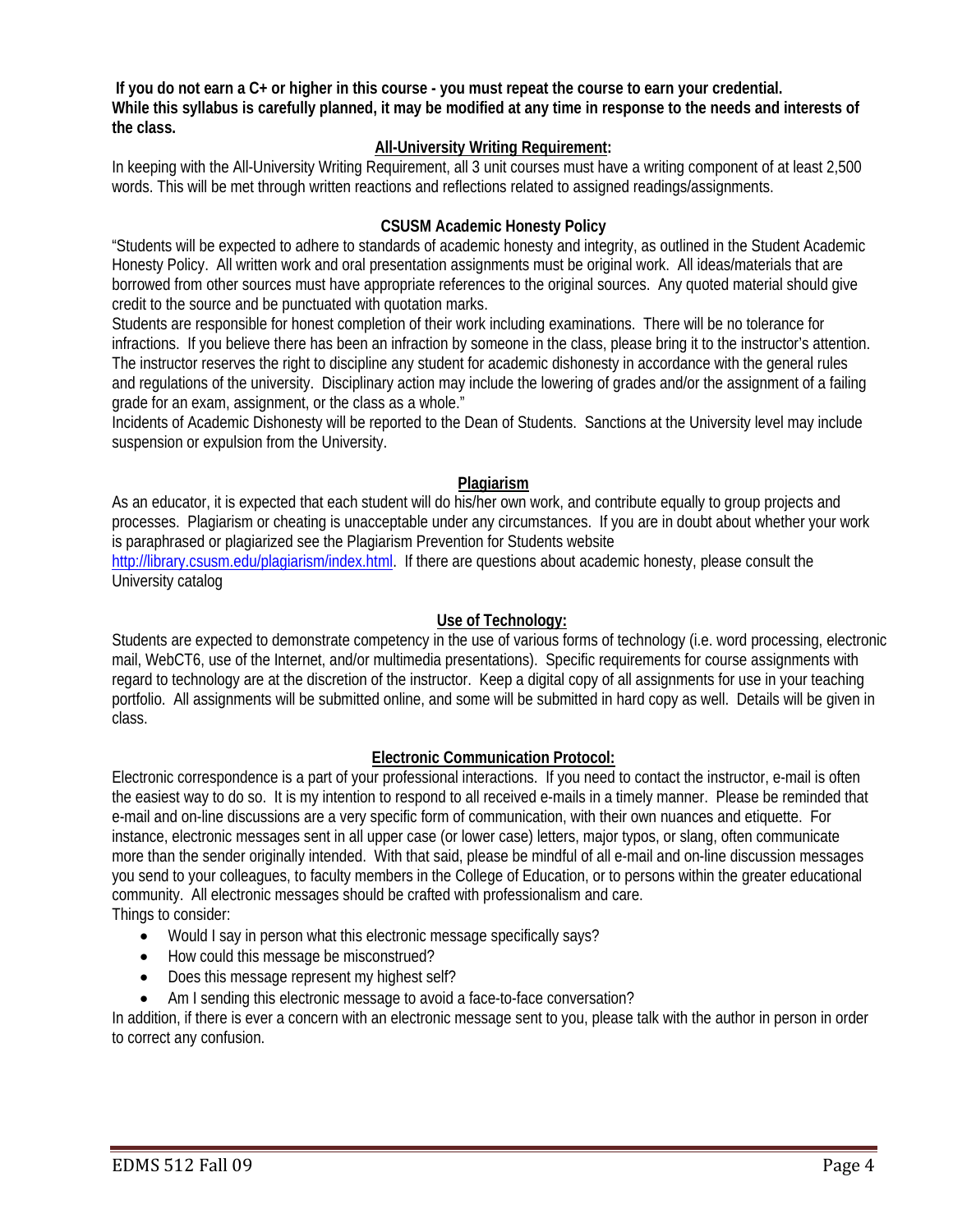## **Letter Application/Resume 10 Points 10 Points**

Learner Objectives: Create a letter of introduction and resume to be used when applying for a teaching position.

Assessment: Word processed philosophy of teaching, letter of introduction, and resume.

| Resource(s):   | Title and necessary information:                                                                     |
|----------------|------------------------------------------------------------------------------------------------------|
| Textbook/pages | Grant, C. & Gillette, M. (2006). Learning to Teach Everyone's Children. Equity, Empowerment, and     |
|                | Education that is Multicultural. Australia: Thomson Wadsworth. ISBN #0-534-64467-8                   |
|                | Chs. $2 & 8$                                                                                         |
|                | Villa, R. A. & Thousand, J. S. (1995). Creating an inclusive school. Alexandria, VA: Association for |
|                | Supervision and Curriculum Development.                                                              |
|                | Chapters 1, 2, 3, & 7                                                                                |

## **Letter of Introduction 5 points**

Tell the reader what you will be addressing in this letter. Make sure you identify what educational philosophy, management approach, and instructional strategies frame your teaching practice.

- Contextually describe the student populations you are prepared to teach (culture, language, gender, ability, and social economic status). You can refer to district, school and classroom experiences.
- How do your philosophy, management, and instructional approach create a democratic and socially just classroom?
- Why are you a strong candidate for this position?
- Why are you interested in this job?

#### **Resume Resume 5 point**

Include a professional resume addressing your education and teaching experiences.

| Letter of introduction and resume: |                                                                                                                                                                          |                                                                                                                             | 10 Points                                                                                                                                                               |               |
|------------------------------------|--------------------------------------------------------------------------------------------------------------------------------------------------------------------------|-----------------------------------------------------------------------------------------------------------------------------|-------------------------------------------------------------------------------------------------------------------------------------------------------------------------|---------------|
| Elements                           | Beginning to meet 2 points                                                                                                                                               | Approaching 3 points                                                                                                        | Meets 5 points                                                                                                                                                          | <b>Points</b> |
| Letter of introduction             | Little information about<br>educational curriculum,<br>instruction, professional beliefs<br>are presented. Little knowledge<br>of the district philosophy is<br>present. | Educational curriculum,<br>instruction, professional<br>beliefs are presented. Some<br>knowledge of district<br>philosophy. | Educational curriculum,<br>instruction, professional<br>beliefs are presented in<br>concise manner with clear<br>understanding.<br>Knowledge of district<br>philosophy. |               |
| Resume                             | Addresses experiences in<br>relationship to teaching.                                                                                                                    | Addresses experiences in<br>relationship to teaching with<br>explanations.                                                  | Addresses experiences in<br>relationship to teaching<br>with explanations for<br>understanding that are<br>clear.                                                       |               |
| <b>Total Points</b>                |                                                                                                                                                                          |                                                                                                                             |                                                                                                                                                                         |               |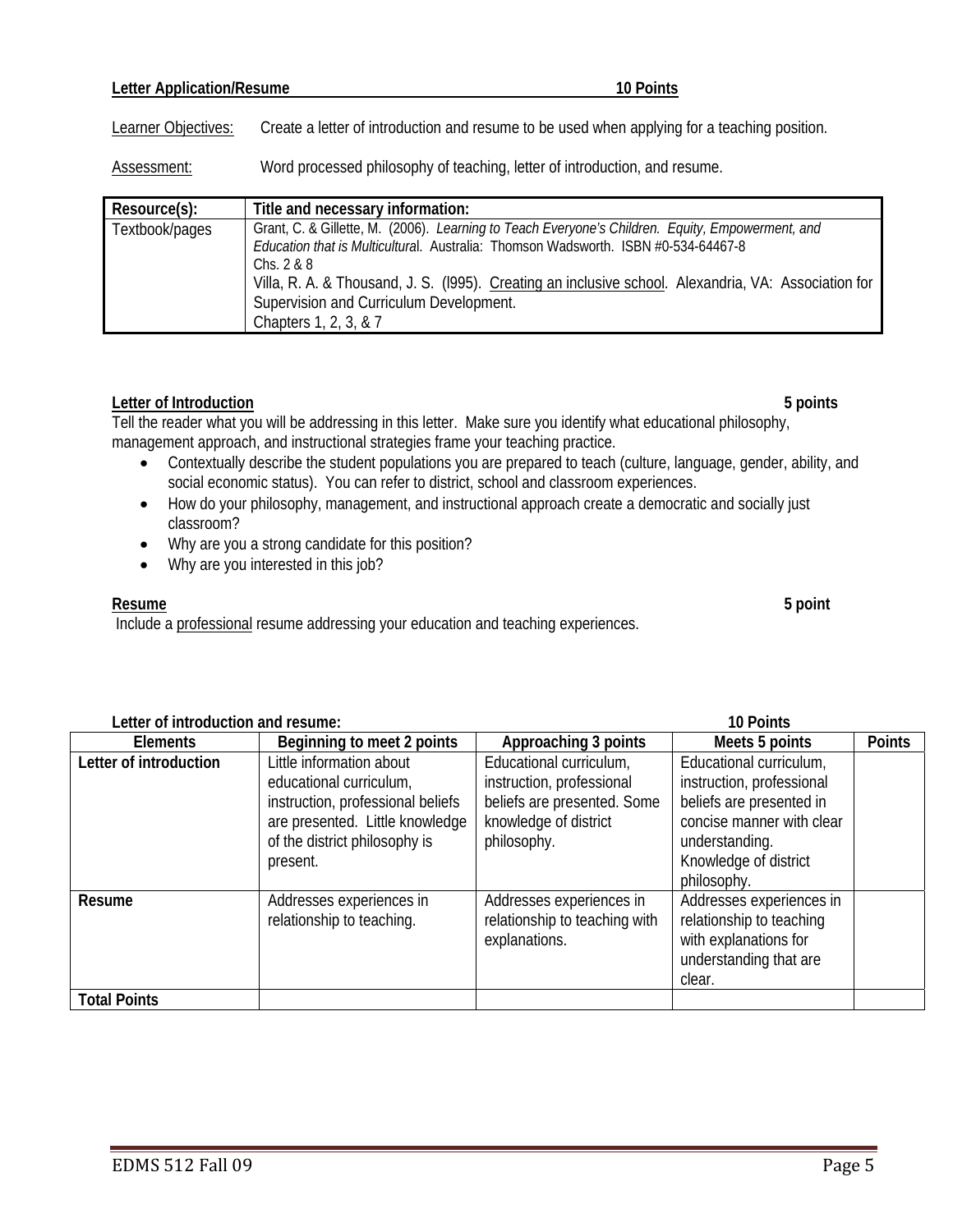Learner Objectives: Knowledge of U.S. special education disability categories, accompanying learner characteristics, and needed supports for success in general education

Assessment: Students apply their knowledge of nondiscriminatory assessment, processes for making a child eligible for special education, and the teacher's role in developing IEPs by creating a matrix of exceptionalities.

| Resource(s):   | Title and necessary information:                                                                                                                                                                              |
|----------------|---------------------------------------------------------------------------------------------------------------------------------------------------------------------------------------------------------------|
| Textbook       | Turnbull, A., Turnbull, R., & Wehmeyer, M. L. (2007). Exceptional Lives. Special Education in Today's<br>Schools. (3rd ed.) Upper Saddle River, NJ. Pearson Education, Inc. ISBN # 0-13-170869-4<br>Chs. 5-16 |
| Internet sites | Information regarding IDEA and 13 handicapping conditions                                                                                                                                                     |

## **Task Guidelines for the Disability matrix**

Students will work in small groups to apply their knowledge of the categories of disability recognized by the Individuals with Disabilities Education Act (IDEA)

are completed. Create a graphic organizer of the thirteen (13) special education disability categories. Your table must take the form of a word-processed table that clearly illustrates each of the following seven dimensions: This can be submitted as a class project with each group contributing or by individual students. Using the Matrix that is on WebCT you and your partner will be responsible for completing each section that is not completed and supply additional information to the categories that

- 1. The name of the handicapping condition
- 2. A brief description of the learning and/or social behaviors associated with the disability
- 3. One assessment appropriate to use to determine the presence or degree of the disability
- 4. One typical adaptation/modification in **curriculum, materials, goals (content)**
- 5. One typical adaptation/modification in **classroom environment (process)**
- 6. One typical adaptation/modification in **teaching practices (process)**
- 7. One typical adaptation/modification in **assessments** required of the student **(product)**

*13 Disability categories IDEA:* Learning Disabilities, Communication disorders, Emotional or behavioral disorders, Attention deficit/hyperactivity disorder, Mental retardation, Severe and multiple disabilities, Autism, Physical Disabilities and other health impairments, Traumatic brain injury, Hearing loss, and Visual impairments. The addition of Gifted and talented will also be a category.

#### **Exceptionality Characteristics Matrix Expectations**

| Element                              | <b>Expectations</b>                                                                       |
|--------------------------------------|-------------------------------------------------------------------------------------------|
| Description of disability categories | Detailed description of characteristics, incidence, and educational implications for each |
| under IDEA                           | of the 13 categories                                                                      |
| Assessment                           | Detailed description of formal and informal assessment procedures used to determine       |
|                                      | presence/degree of disability.                                                            |
| <b>Curriculum Modification</b>       | Modification in content (curriculum, materials or goals) for each disability named        |
| <b>Classroom Environment</b>         | Modification in classroom environment for each disability named                           |
| Modification                         |                                                                                           |
| <b>Process Modification</b>          | Modification in teaching practice/process assessment for each disability named            |
| <b>Assessment Modification</b>       | Modification in learning product assessment for each disability named                     |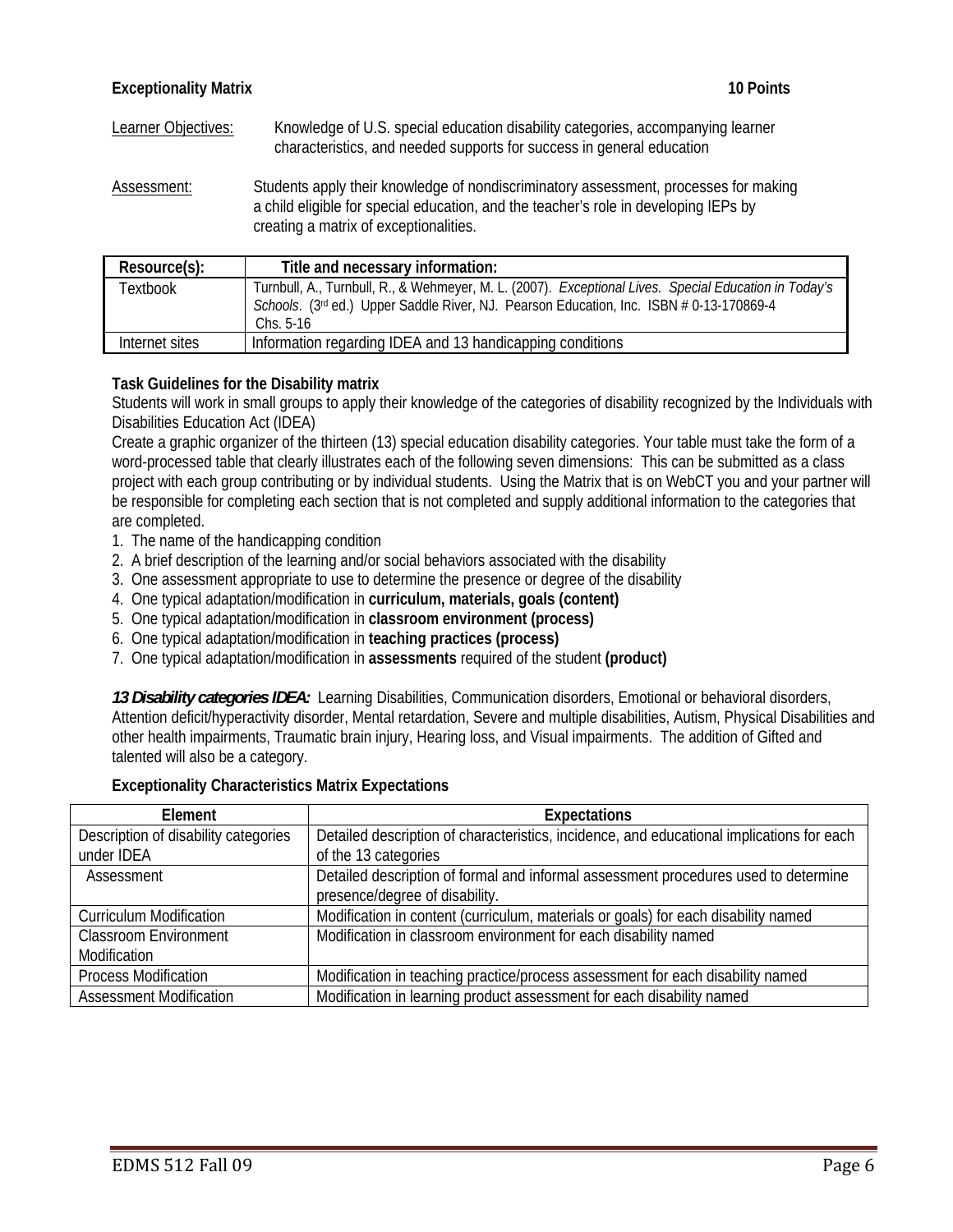| <b>Rubric for Disability Matrix</b> |                                                        | 10 points                                            |        |  |
|-------------------------------------|--------------------------------------------------------|------------------------------------------------------|--------|--|
| <b>Elements</b>                     | Beginning to meet 1 points                             | Meets 2 points                                       | Points |  |
| Description and                     | Identification of the                                  | Detailed description of the                          |        |  |
| assessment                          | characteristics of all 13                              | characteristics of all 13                            |        |  |
|                                     | categories with named                                  | categories with                                      |        |  |
|                                     | assessment to determine                                | appropriate assessment                               |        |  |
|                                     | degree of disability.                                  | to determine degree of                               |        |  |
|                                     |                                                        | disability.                                          |        |  |
| <b>Curriculum Modification</b>      | Some curriculum and materials                          | Appropriate curriculum,                              |        |  |
| (Content)                           | identified with little modification                    | materials, and goals for                             |        |  |
|                                     | to assist the students.                                | each disability with                                 |        |  |
|                                     |                                                        | specific modifications to                            |        |  |
|                                     |                                                        | assist the students.                                 |        |  |
| <b>Classroom Environment</b>        | Some classroom modifications                           | Appropriate classroom                                |        |  |
| <b>Modification (Process)</b>       | to assist the student.                                 | environment that assist                              |        |  |
|                                     |                                                        | any handicapping                                     |        |  |
|                                     |                                                        | condition.                                           |        |  |
| <b>Teaching Practices</b>           | Little use of teaching practices                       | Appropriate teaching                                 |        |  |
| <b>Modification (Process)</b>       | that are aligned with the                              | practices that assist the<br>handicapping condition. |        |  |
|                                     | handicapping condition.<br>Assessments are not aligned | Use of appropriate                                   |        |  |
|                                     | with teaching practices.                               | assessments that directly                            |        |  |
|                                     |                                                        | relate to the teaching                               |        |  |
|                                     |                                                        | practices.                                           |        |  |
| <b>Assessment Modification</b>      | Assessments are not directly                           | Assessments are modified                             |        |  |
| (Product)                           | related to the material and not                        | and appropriately                                    |        |  |
|                                     | modified to meet the student's                         | connected to the materials                           |        |  |
|                                     | needs.                                                 | taught.                                              |        |  |
| <b>Total Points</b>                 |                                                        |                                                      |        |  |

If submitted as a class the rubric will be adjusted to determine the areas in the matrix that are required to complete plus additional information in the areas that are completed. Each group will be graded individually on the completion of the matrix.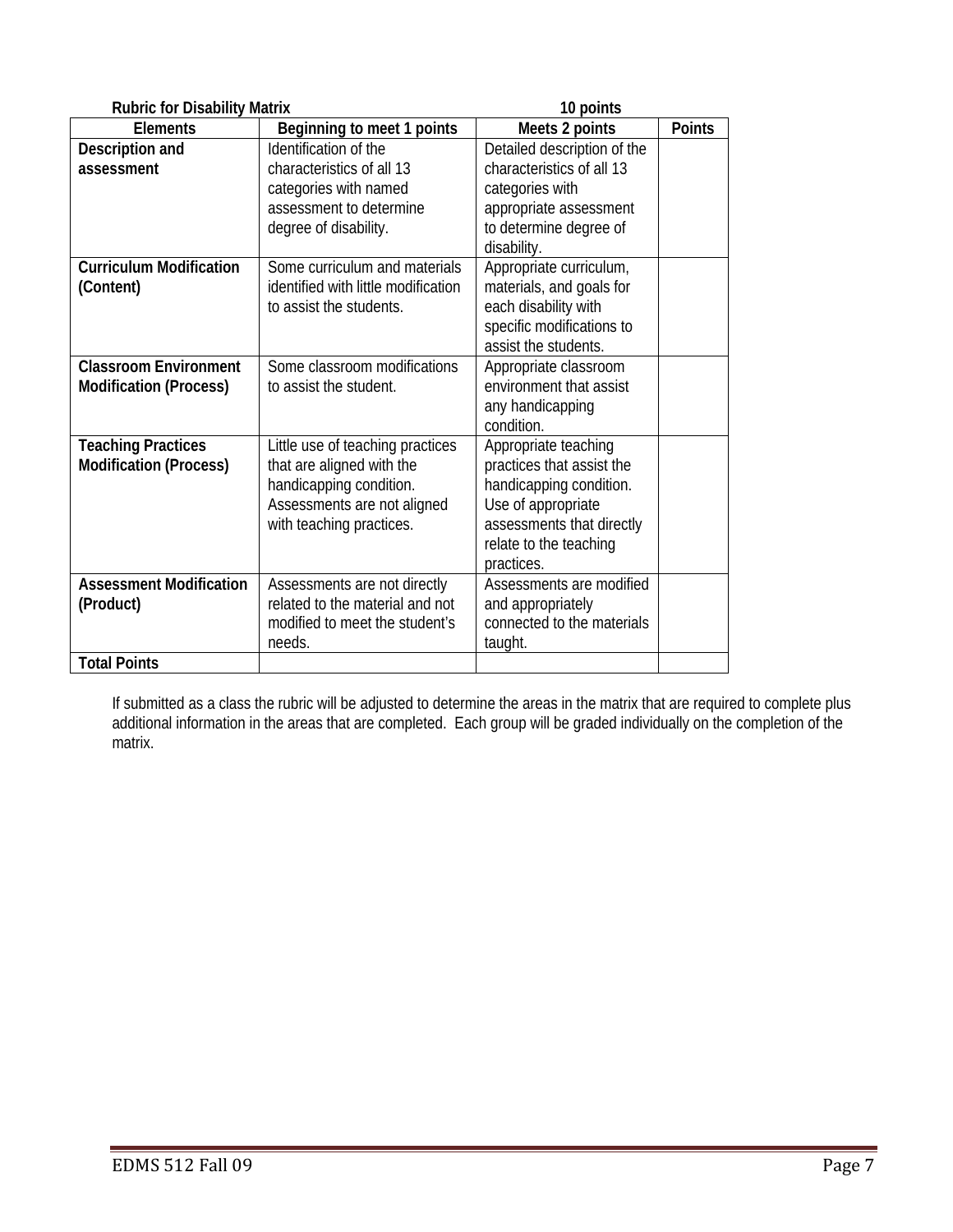**Learner Outcomes:** Knowledge of nondiscriminatory assessment processes for making a child eligible for special education, and the teacher's role in developing IEP's. To gain insight and understanding of the roles and responsibilities of the regular education teacher in the IEP processes.

**Assessment:** Students apply their knowledge of nondiscriminatory assessment, processes for appropriate placement of a child eligible for special education, and the teacher's role in developing IEP by attending an IEP meeting to determine:

- 1) Knowledge of the IEP forms and format for the meeting.
- 2) Knowledge of the steps that lead up to an IEP (RTI, SST, and 504).
- 3) Team's communication and problem solving appropriate and the parent's role in part of the solutions. Identifying the related services for the child to meet their needs.
- 4) Evaluating the assessment process in their school relative to assessment team member responsibilities, identifying leanings about the school's assessment processes and identification of parents understanding suggestions for improvement, if appropriate.
- 5) Evaluating an IEP meeting in terms of team communication, creative problem solving, and family centeredness.
- 6) The evaluation of the role of the classroom teacher.
- 7) Any improvements in the process observed based on what was learned in class.

| Resource(s):     | Title and necessary information:                                                                                                                                                                                                                                                                                                                                                                                                                                                                                                                                                                                                                                                                                                                      |
|------------------|-------------------------------------------------------------------------------------------------------------------------------------------------------------------------------------------------------------------------------------------------------------------------------------------------------------------------------------------------------------------------------------------------------------------------------------------------------------------------------------------------------------------------------------------------------------------------------------------------------------------------------------------------------------------------------------------------------------------------------------------------------|
| Textbook/pages   | Turnbull, A., Turnbull, R., & Wehmeyer, M. L. (2007). Exceptional Lives. Special Education in Today's Schools.<br>(3rd ed.) Upper Saddle River, NJ. Pearson Education, Inc. ISBN # 0-13-170869-4<br>Chs. 1, 2 & 5-16                                                                                                                                                                                                                                                                                                                                                                                                                                                                                                                                  |
|                  | Villa, R. A. & Thousand, J. S. (1995). Creating an inclusive school. Alexandria, VA: Association for Supervision<br>and Curriculum Development.<br>Chapters 1, 2, 3, 4 & 7                                                                                                                                                                                                                                                                                                                                                                                                                                                                                                                                                                            |
|                  | Gable, R.A. and Hendrickson, J.M. (2000). Teaching all the students: A mandate for educators. In J.S.                                                                                                                                                                                                                                                                                                                                                                                                                                                                                                                                                                                                                                                 |
| Internet Site(s) | www.dssc.org/frc/frcl.htm<br>This Federal Resource Center for Special Education site provides general information about and news<br>pertaining to special education as well as special technical assistance information.<br>www.ed.gov/offices/OSERS/IDEA<br>This OSERS IDEA Home Page site provides a detailed explanation of IDEA.<br>www.pitsco.com/pitsco/specialed.html<br>This Pitsco's Launch site to special education resources links you to many useful special education and<br>disability related sites.<br>www.hood.edu/seri/serihome.htm<br>This Special Education Resources on the Internet site is a collection of internet-accessible information<br>resources of interest to those involved in fields related to special education. |

#### **Task Guidelines for the IEP Process**

Today's teachers will have students with identifiable disabilities in their classrooms. When the Student Study Team (SST) process is not satisfactory, participation in a 504 is not assisting the student, a recommendation for the development of an Individual Education Program (IEP) may be the next step.

When interviewing and observing IEP, the following should be addressed when writing your **5 page paper**:

- 1. Demonstration of your knowledge of the process from RTI to an IEP. Based on the knowledge of the on-line lecture and your discussion with the classroom teacher how do they differ and how are they similar?
- 2. Demonstration of your knowledge of the student's disability and what type of IEP did you observe? Explanation of the type of IEP you attended and how it is similar to what you have learned from the on-line lecture or how it differed.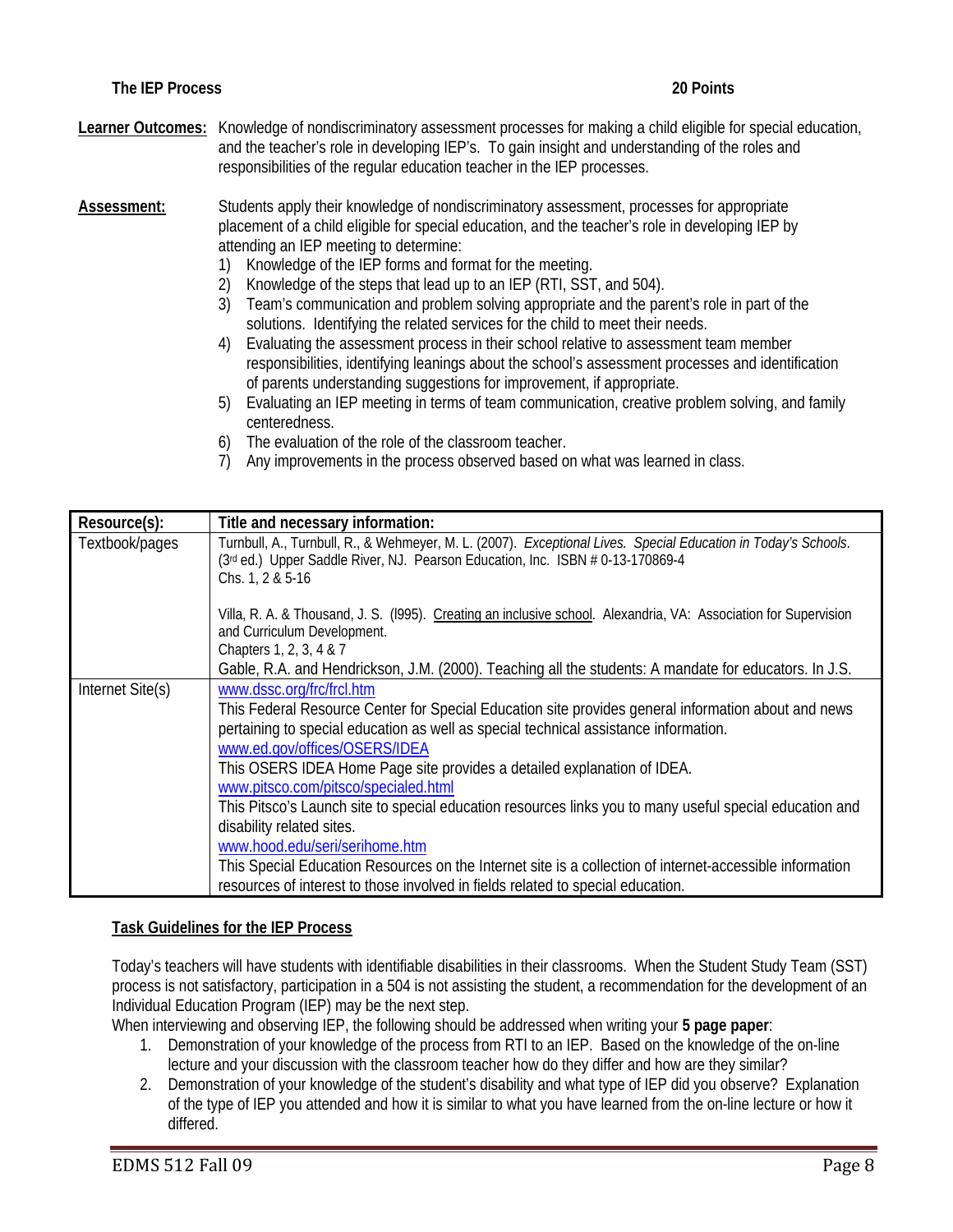- 3. Who are all of the special education and related service personnel who were called upon for support in the school and in the school district? How are they different from the class information?
- 4. How does the school staff ensure that students receive nondiscriminatory evaluations and appropriate educational experiences?
- 5. Does the school's specific IEP meeting format address the following:
	- *Breadth of assessment*  More than one test must be used as the basis of evaluation Assess all areas related to the suspected disability
	- *Administration of assessment*  Select and administer nondiscriminatory racial and ethnic assessments Use trained personnel to administer assessments
	- *Timing of assessment*  Nondiscriminatory evaluation must occur before initial placement into or out of special education Reevaluation occurs every three years or more frequently, if conditions warrant or parents/guardians, or teacher request
	- *Parental/Guardian notification and consent*  Parents/guardians must be fully informed and consent to having their child assessed Consent for evaluation is not consent for placement into special education; separate consent is required for consent
	- Interpretation of assessment results must consider a variety of sources.
- 4. What does the school's specific IEP look like? Does it include and/or address the following:
	- The student's present level of educational performance, including how the disability affects the educational experience;
	- Measurable annual goals and short-term objectives;
	- The special education accommodations, related services, and other ways support will be provided to ensure the student's success;
	- The extent to which the student will participate with students who do not have disabilities in the general education and extracurricular activities;
	- Individual modifications if the student participates in standardized assessments, and explanation s for when the student does not participate in such assessments
	- The projected start date, frequency, location, and duration of modifications;
	- Brief discussion of how the student's progress towards annual goals will be assessed.
- 5. Reflection of how the actual IEP differs from the on-line lecture and IEP forms that were used.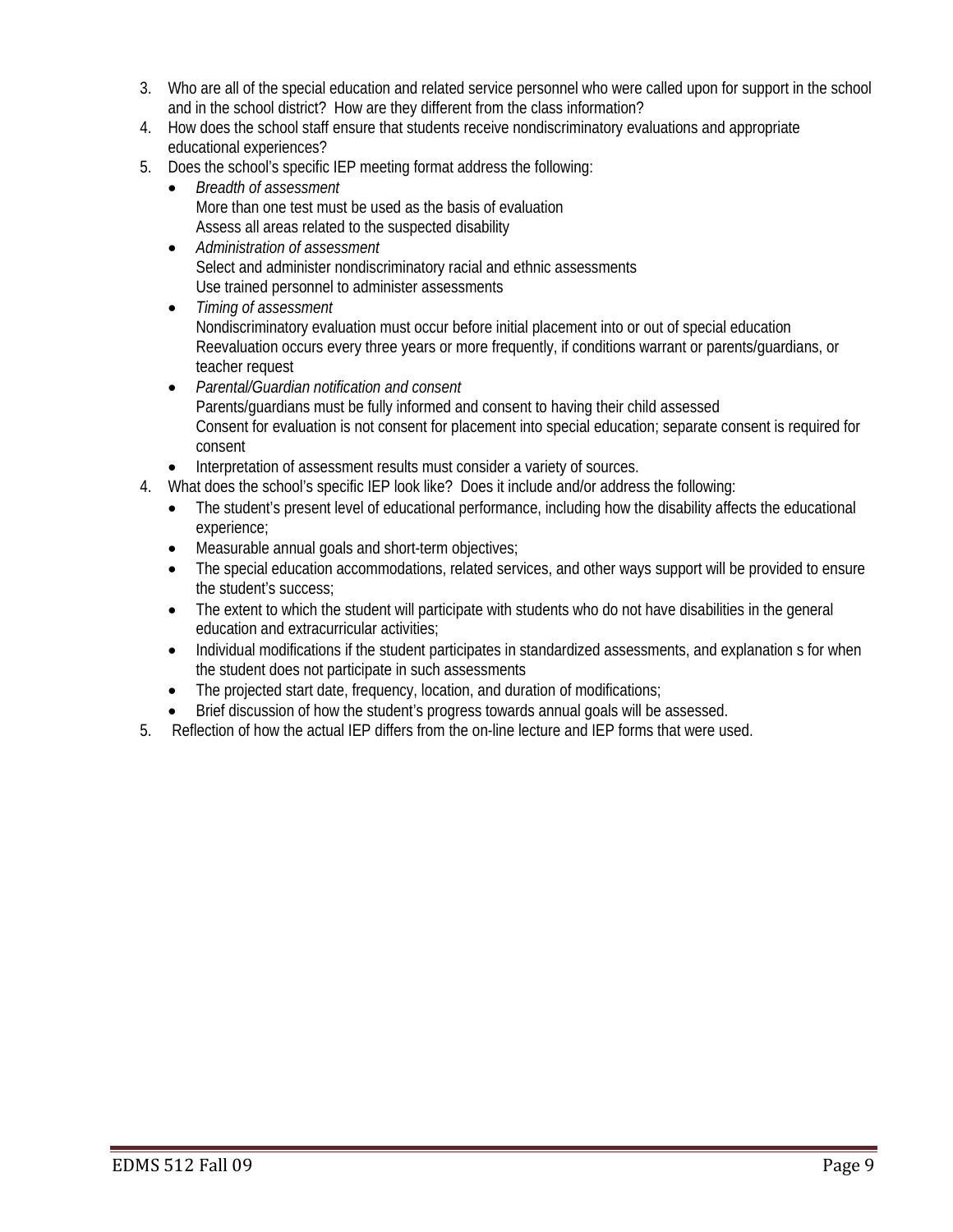| Rubric IEP: 20 Points     |                               |                             |                                   |               |
|---------------------------|-------------------------------|-----------------------------|-----------------------------------|---------------|
| <b>Elements</b>           | Beginning to meet 2           | Approaching 3 points        | Meets 5 points                    | <b>Points</b> |
|                           | points                        |                             |                                   |               |
| Understanding of the IEP  | Has some understanding of     | Understands the process as  | Understands the process in        |               |
| process                   | the process in relationship   | observed but is missing     | relationship to the on-line       |               |
|                           | to the on-line lecture.       | some of the on line lecture | lecture on IEP. Clearly defines   |               |
|                           | Identifies the members of     | knowledge. Knows the roles  | the roles and responsibilities of |               |
|                           | the team and what they        | and responsibilities of the | each member of the team and       |               |
|                           | contributed to the team.      | team members. Some          | reflects on their effectiveness.  |               |
|                           | Little reflection on the      | reflection on the           | Defends suggestions for           |               |
|                           | effectiveness and the         | effectiveness and some      | improvement based the             |               |
|                           | improvement based on          | improvement based on the    | student's needs.                  |               |
|                           | students needs.               | students needs.             |                                   |               |
| Understanding             | Not clear about the           | Some understanding of the   | Discussion of assessment for      |               |
| assessment                | assessment process as it      | assessment used during the  | qualification based on the        |               |
|                           | relates to qualifying for     | IEP meeting. Some           | handicapping condition.           |               |
|                           | services.                     | understanding of the        | Makes a strong connection         |               |
|                           |                               | assessments as they relate  | between assessment and            |               |
|                           |                               | to qualifying for services. | qualifying for services.          |               |
| Regular education         | Identifies the role of the    | Explains what the regular   | Identifies, reflects, and         |               |
| teachers responsibilities | regular education teacher     | education teacher's role in | evaluates the regular             |               |
|                           | without providing reflection  | the meeting with some       | education teacher's role and      |               |
|                           | of their contributions.       | reflection and evaluation.  | contributions during the          |               |
|                           |                               |                             | meeting to assist the child and   |               |
|                           |                               |                             | team in making appropriate        |               |
|                           |                               |                             | decisions.                        |               |
| Parent involvement        | Understand the role of the    | Understands the role of the | Has a clear understanding of      |               |
|                           | parent with little reflection | parent with some reflection | the parent's role by assessing    |               |
|                           | and analysis of               | on ways to improve parent   | and reflecting on the parent      |               |
|                           | improvement.                  | involvement.                | involvement. Able to provide      |               |
|                           |                               |                             | constructive analysis of          |               |
|                           |                               |                             | improvement of the parent         |               |
|                           |                               |                             | involvement.                      |               |
| <b>Total Points</b>       |                               |                             |                                   |               |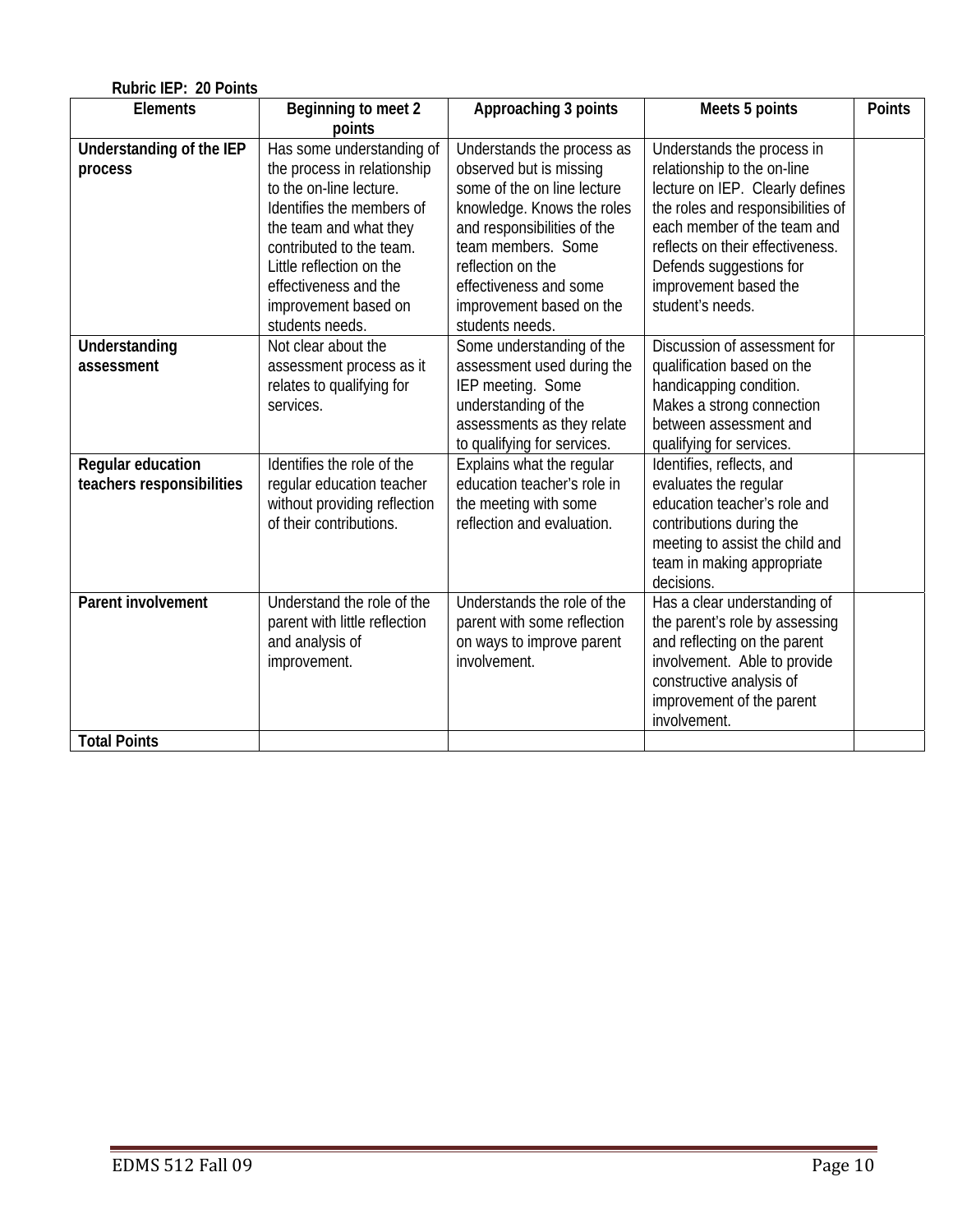**Learner Objectives:** In groups of 4 students will plan a two week long calendar for an elementary classroom.

**Assessment:** The student will write a two week plan for an elementary classroom that incorporates the following elements:

- Math and language arts content area
- Instructional strategies and student activities.
- resources
- assessments/additional assessments

| <b>Resources</b>  | Title and necessary information:                                                                      |
|-------------------|-------------------------------------------------------------------------------------------------------|
| Textbook/chapters | Grant, C. & Gillette, M. (2006). Learning to Teach Everyone's Children. Equity, Empowerment, and      |
|                   | Education that is Multicultural. Australia: Thomson Wadsworth. ISBN #0-534-64467-8                    |
|                   | Ch.4                                                                                                  |
|                   | Turnbull, A., Turnbull, R., & Wehmeyer, M. L. (2007). Exceptional Lives. Special Education in Today's |
|                   | Schools. (3rd ed.) Upper Saddle River, NJ. Pearson Education, Inc. ISBN # 0-13-170869-4               |
|                   | Teachers Manuals for grade level the group selects in Math and Language Arts                          |

## **Prerequisite skills:**

- Teacher candidates can create appropriate units of study with sequencing of unit.
- Teacher candidates are able to develop a schedule and course activities (instructional strategies, and student activities).
- Teacher candidates are able to create curriculum and instruction based on content, process, and product.
- Teacher candidates are able to use information about students' readiness range (skills, reading, thinking & information), learning profiles, interests, talents, and culture to differentiate curriculum and instruction.
- Teacher candidates are able to identify strategies to meet the needs of
	- o Students learning English (including differentiation for Beginning, Intermediate, and Advanced levels)
	- o Regular education students.
	- o Special education students.
	- o Student that are accelerated learners (GATE)

## **Task Guidelines for Unit Plan**

You will work with 4 people in your group.

Emphasis will be put language arts and math

Select a grade level.

Use teacher's manuals, and pacing guides to assist in developing a sequential unit plan.

Select content standards and use blue prints to address in the 2 week plan.

You will write two week in depth to show your understanding of appropriate sequencing.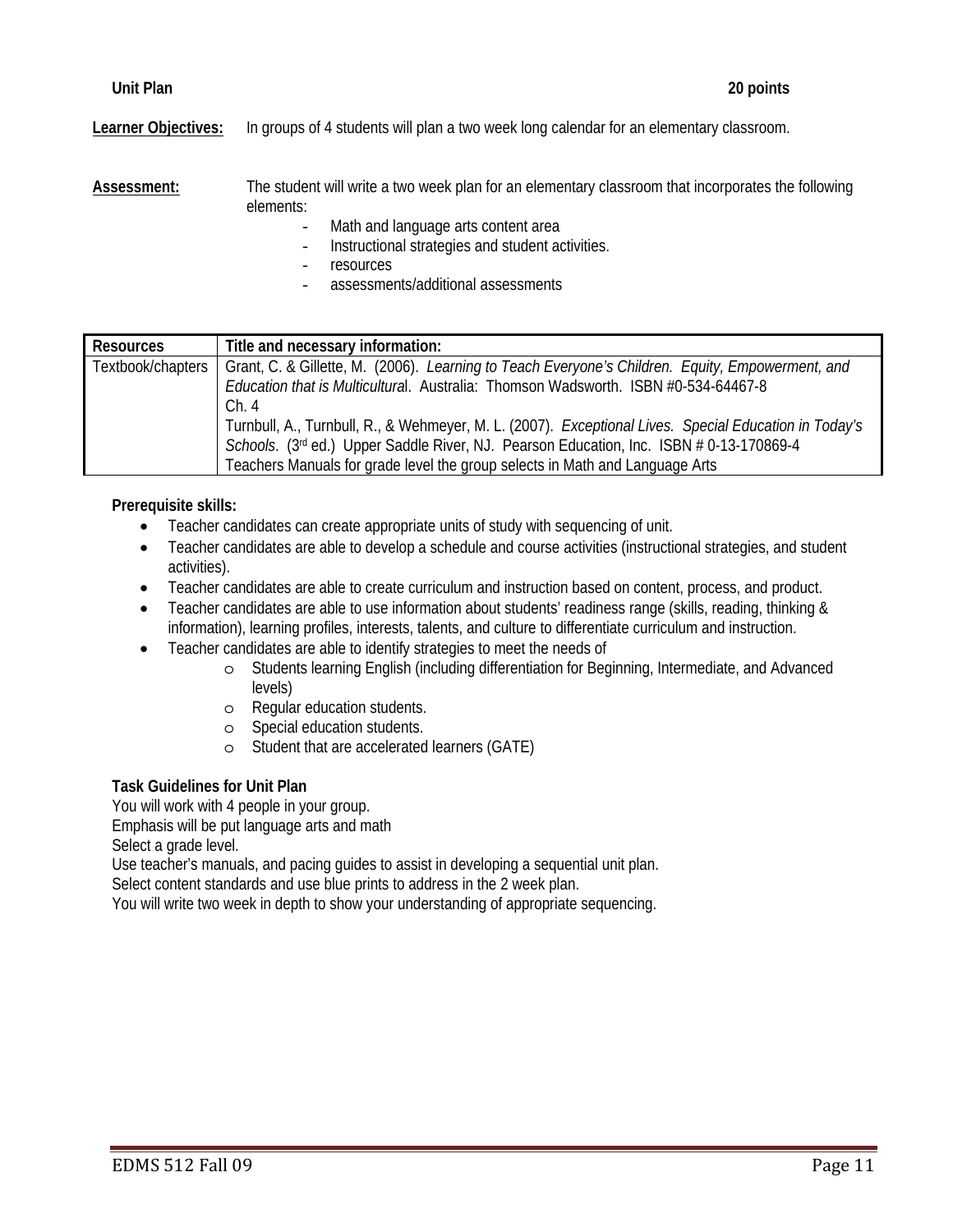## **Two Week Unit Plan Developmentally appropriate pedagogy**

## **Contextual Information**

## **Elements of the learning experience in a unit**

 Grade *Example: identify the grade level this plan will address*  Content Area *Example: Language Arts, Math*  Subject Matter *Example: LA: reading, writing, etc., Math: number sense, algebraic functions, etc.* Time period for the learning experience *Example: 2 week* 

# **Teacher's dilemma**

Based on the previous unit of study write a brief scenario of possible challenges the learners may have had when presented with this unit based on the formative and summative assessments.

## **Assessment Plan**

*EXAMPLE: Days can be flexible due to where it is placed in the unit plan. Indicate the day in the top row for your unit plan.* 

|                              | <b>DAY</b> | DAY | <b>DAY</b> | DAY |
|------------------------------|------------|-----|------------|-----|
| Goals assessed:              |            |     |            |     |
| Example: based on the        |            |     |            |     |
| content standards and        |            |     |            |     |
| learning goals               |            |     |            |     |
| <b>Type</b>                  |            |     |            |     |
| Example: describe why        |            |     |            |     |
| you are using the            |            |     |            |     |
| following: Prior             |            |     |            |     |
| knowledge (pre               |            |     |            |     |
| assessment), Formative       |            |     |            |     |
| (progress monitoring),       |            |     |            |     |
| Summative (final product).   |            |     |            |     |
| What type of assessment      |            |     |            |     |
| will be given quiz multiple  |            |     |            |     |
| choice, exam from text,      |            |     |            |     |
| and other type of            |            |     |            |     |
| assessment.                  |            |     |            |     |
| Purpose                      |            |     |            |     |
| Example: reason for the      |            |     |            |     |
| assessment                   |            |     |            |     |
| Implementation               |            |     |            |     |
| Example: how the             |            |     |            |     |
| assessment will be           |            |     |            |     |
| conducted and corrected      |            |     |            |     |
| <b>Feedback strategies</b>   |            |     |            |     |
| Example: how students        |            |     |            |     |
| will be informed of          |            |     |            |     |
| successes and challenges     |            |     |            |     |
| Informing instruction        |            |     |            |     |
| Example: determine what      |            |     |            |     |
| material will need review    |            |     |            |     |
| for identified students, the |            |     |            |     |
| students who are near        |            |     |            |     |
| mastery and students who     |            |     |            |     |
| have learned the material    |            |     |            |     |
| and need extension.          |            |     |            |     |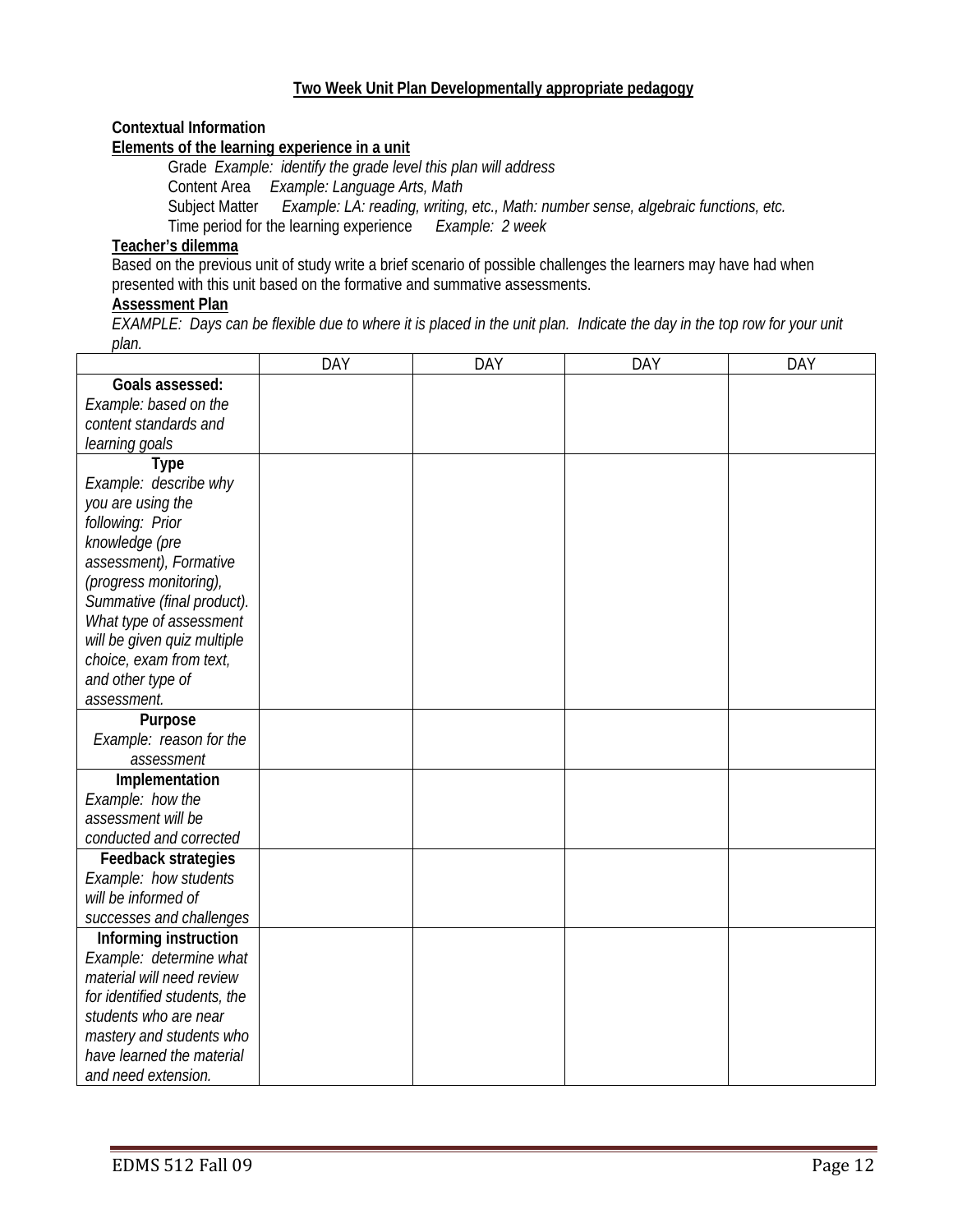## **Reflection of assessment:**

| Identify one strength in the        |  |
|-------------------------------------|--|
| assessment plan and explain why     |  |
| it is a strength in relation to the |  |
| learning goals.                     |  |
| Identify one weakness in the        |  |
| assessment plan and explain why     |  |
| it is a weakness in relation to the |  |
| learning goals in this unit.        |  |
|                                     |  |

## **Additional assessment:**

 *learning goals. Example: project what additional assessments might be needed to determine mastery of the content standards and* 

## **Write an additional assessment:**

*Example: You might have found this assessment in supplementary resources or teacher made. Write the additional assessment you would use to check student understanding.* 

|  | Additional assessment |
|--|-----------------------|
|--|-----------------------|

Write your reasons why you feel this supplemental assessment would benefit student learning and improve your assessment plan by answering these reflective questions. *Example: Answer the reflective questions based on how you as the teacher might use these to improve the assessment plan.* 

| When in the plan would you use this assessment?               |  |
|---------------------------------------------------------------|--|
| Example: What days would you use this supplemental            |  |
| assessment to give you further information on the progress of |  |
| your students?                                                |  |
| What goals would be assessed by this assessment?              |  |
| Example: What additional information would you look for to    |  |
| ensure you have assessed the learning goals and content       |  |
| standards?                                                    |  |
| What type of assessment would it be?                          |  |
| Example: Formal or informal. Where did the assessment         |  |
| come from?                                                    |  |
| What would be the purpose of the assessment?                  |  |
| Example: Example: reason for the assessment and what          |  |
| knowledge and skills are acquired.                            |  |
| How would you implement the assessment?                       |  |
| Example: how the assessment will be conducted and             |  |
| corrected                                                     |  |
| What feedback strategies would you use?                       |  |
| Example: How would you inform students of their successes     |  |
| and challenges?                                               |  |
| How would the results of the assessment inform instruction?   |  |
| Example: determine what material will need review for         |  |
| identified students, the students who are near mastery and    |  |
| students who have learned the material and need extension.    |  |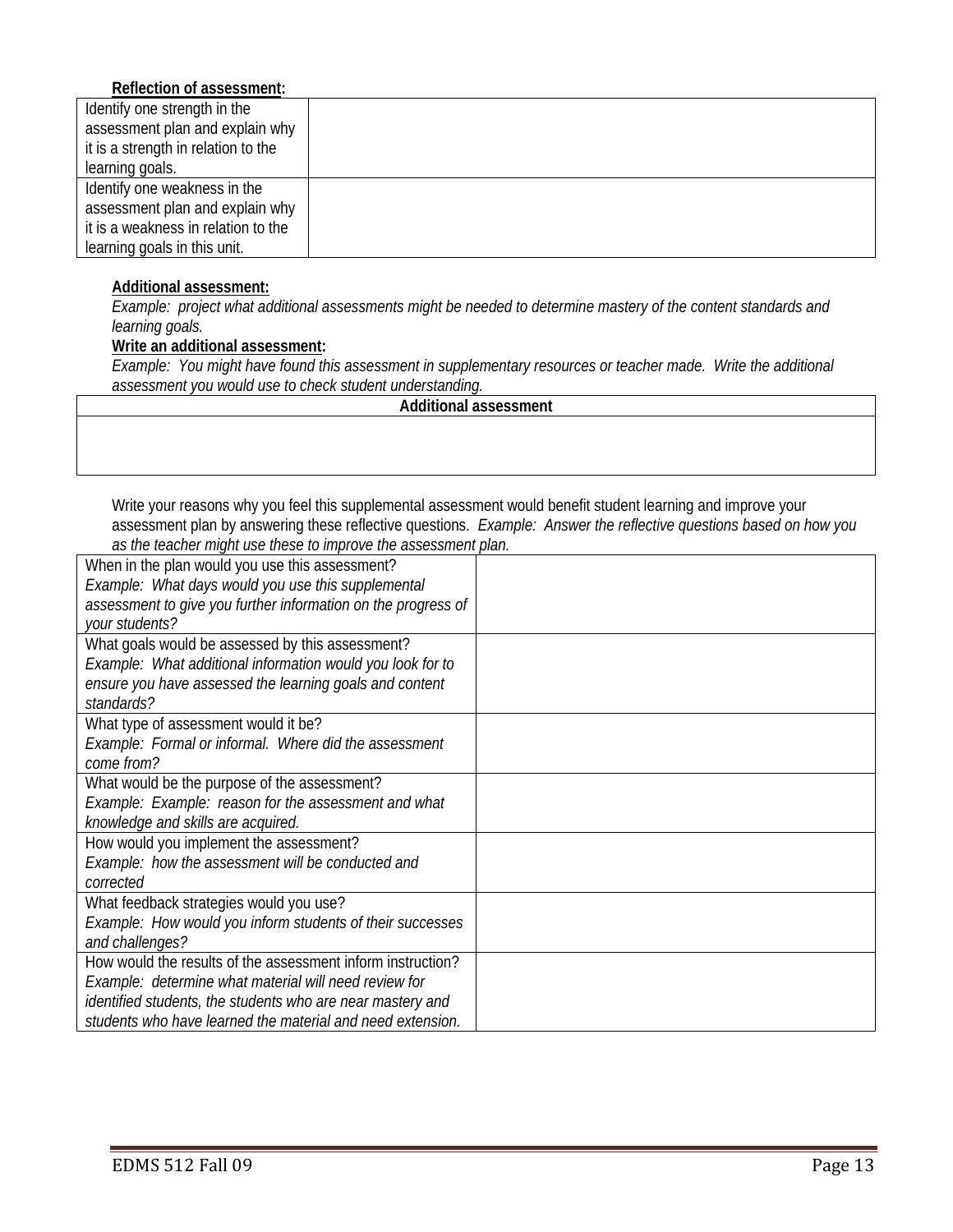Explain how the additional assessment you described improves your assessment plan.

| Example: Address the teacher's dilemma and need for more |  |
|----------------------------------------------------------|--|
| information about what the students really know and      |  |
| understand. Determine what the possible misconceptions   |  |
| might be and the student progress toward achieving the   |  |
| learning goals.                                          |  |

## **LONG RANGE TWO WEEK PLAN BASED ON MATH AND LANGUAGE ARTS CONTENT STANDARDS**

| Content<br>area | Content<br>standards | <b>Resources (text</b><br>book & support<br>materials) | Instructional strategies | <b>Student activities</b> |
|-----------------|----------------------|--------------------------------------------------------|--------------------------|---------------------------|
|                 |                      |                                                        |                          |                           |
|                 |                      |                                                        |                          |                           |
|                 |                      |                                                        |                          |                           |
|                 |                      |                                                        |                          |                           |
|                 |                      |                                                        |                          |                           |
|                 |                      |                                                        |                          |                           |
|                 |                      |                                                        |                          |                           |
|                 |                      |                                                        |                          |                           |
|                 |                      |                                                        |                          |                           |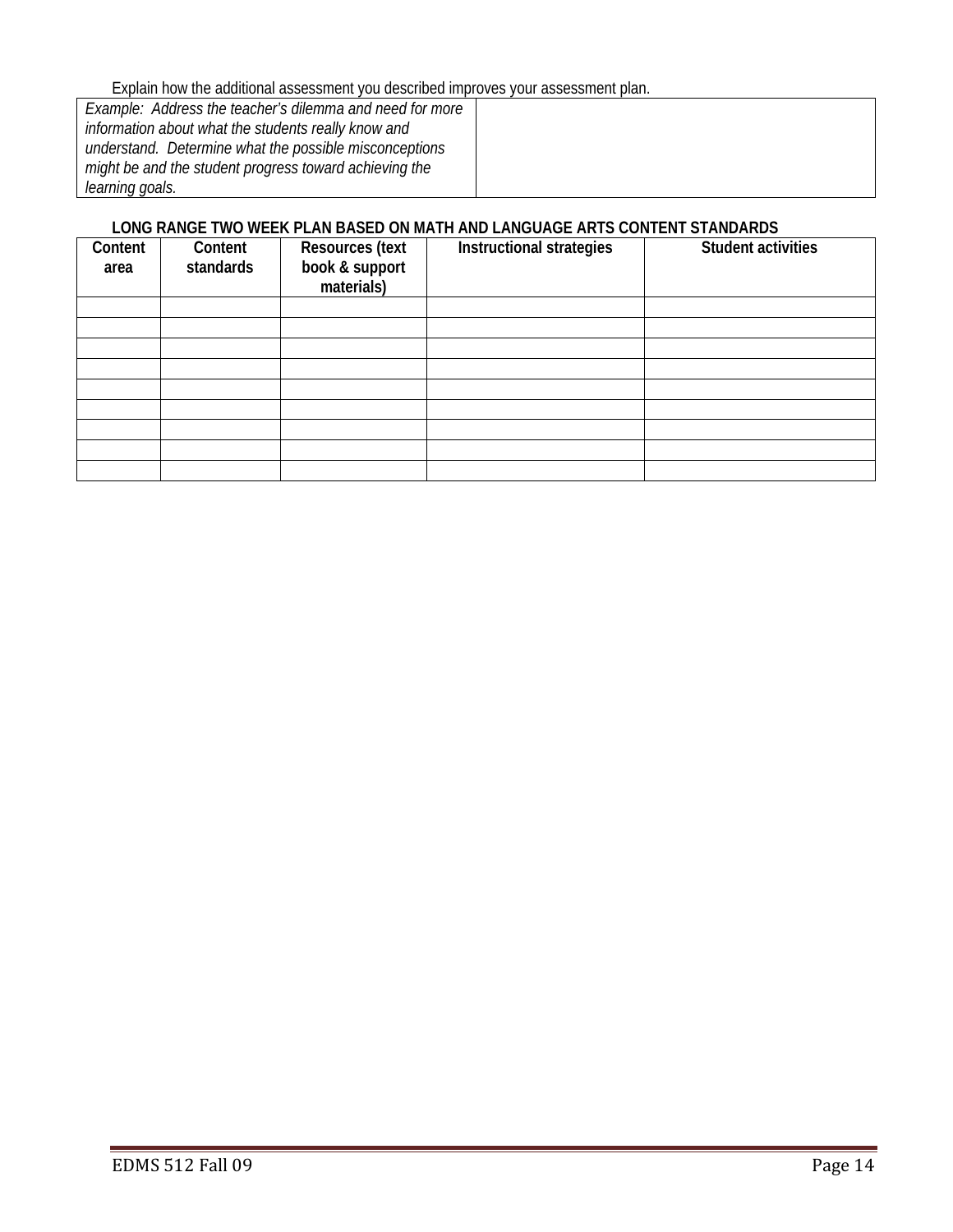|                                                        | <b>RUBRIC UNIT PLAN</b>                                                                                                                                                                                                    |                                                                                                                                                                                                                               |                                                                                                                                                                                                                                                       | 20 POINTS                                                                                                                                                                                                                                                                                                              |              |
|--------------------------------------------------------|----------------------------------------------------------------------------------------------------------------------------------------------------------------------------------------------------------------------------|-------------------------------------------------------------------------------------------------------------------------------------------------------------------------------------------------------------------------------|-------------------------------------------------------------------------------------------------------------------------------------------------------------------------------------------------------------------------------------------------------|------------------------------------------------------------------------------------------------------------------------------------------------------------------------------------------------------------------------------------------------------------------------------------------------------------------------|--------------|
| <b>ELEMENT</b>                                         | LEVEL 1=0-1 points                                                                                                                                                                                                         | LEVEL 2=2-3 points                                                                                                                                                                                                            | LEVEL 3= 3-4 points                                                                                                                                                                                                                                   | LEVEL $4 = 4.5$ points                                                                                                                                                                                                                                                                                                 | <b>TOTAL</b> |
| Content<br><b>Standards</b>                            | Appropriate grade<br>level content<br>standards are<br>missing. There is<br>little to no connection<br>to instructional<br>strategies and<br>student activities.                                                           | Content standards are<br>inconsistent with grade<br>level. There is minimal<br>connection to the<br>content standards.<br>Instructional strategies<br>and student activities<br>are weakly enforced.                          | Content standards are<br>relevant to grade level.<br>Partially connected to<br>instructional strategies<br>and some evidence of<br>reinforcement in student<br>activities.                                                                            | Content standards are<br>appropriate to grade level<br>and relevant to the<br>lessons being taught.<br>They are clearly listed and<br>purposefully connected to<br>the instructional strategies<br>and reinforced in the<br>student activities.                                                                        |              |
| Assessment                                             | The assessment is<br>inappropriate,<br>irrelevant, and have<br>little or no connection<br>to the content<br>standards. The<br>assessments are<br>inaccurate to gauge<br>student's progress<br>and to guide<br>instruction. | The assessment<br>provides minimal<br>connections to the<br>curriculum and content<br>standards. The<br>assessments weakly<br>identified and<br>minimally used to<br>gauge student's<br>progress and to guide<br>instruction. | The assessment<br>provides clear and<br>appropriate connections<br>to the curriculum and<br>content standards.<br>There are only 2<br>identified assessments<br>and are partially used to<br>gauge student's<br>progress and to guide<br>instruction. | The assessment is clear,<br>consistent, and<br>appropriately addresses<br>the content standards.<br>Demonstrates an accurate<br>understanding of<br>assessing student's<br>needs. Pre, formative,<br>and summative<br>assessments are<br>appropriately used to<br>gauge students progress<br>and to guide instruction. |              |
| Instructional<br>strategies &<br>student<br>activities | Instructional<br>strategies and<br>student activities are<br>inaccurate or missing<br>and unconnected to<br>each other and the<br>relevant content<br>standards.                                                           | Instructional strategies<br>and student activities<br>are minimal and<br>weakly connected to<br>each other and<br>relevant content<br>standards.                                                                              | Instructional strategies<br>and student activities<br>are clear and<br>appropriately connected<br>to each other and the<br>relevant content<br>standards                                                                                              | Instructional strategies<br>and student activities are<br>clear, detailed, and<br>appropriately connected<br>to each other and relevant<br>to the content standards.                                                                                                                                                   |              |
| <b>Overall</b><br>understandi<br>ng and<br>sequence    | The plan is<br>disorganized and<br>lacks sequential<br>order. Inappropriate<br>key components of<br>the plan are missing.                                                                                                  | The plan has limited<br>organization and<br>sequencing. The key<br>components of the<br>plan are ambiguous<br>and weakly connected<br>for long-range<br>planning, assessment,<br>reflection, and<br>teacher's dilemma.        | The plan is clearly<br>organized and in<br>sequential order. All<br>components of the<br>detail plan are<br>appropriate for long-<br>range planning,<br>assessment, reflection,<br>and teacher's dilemma.                                             | The plan is clearly<br>organized and in detailed<br>and sequential order. All<br>components of the<br>detailed plan include long-<br>range planning,<br>assessment plan,<br>reflection, and teachers<br>dilemma                                                                                                        |              |
| <b>Total points</b>                                    |                                                                                                                                                                                                                            |                                                                                                                                                                                                                               |                                                                                                                                                                                                                                                       |                                                                                                                                                                                                                                                                                                                        |              |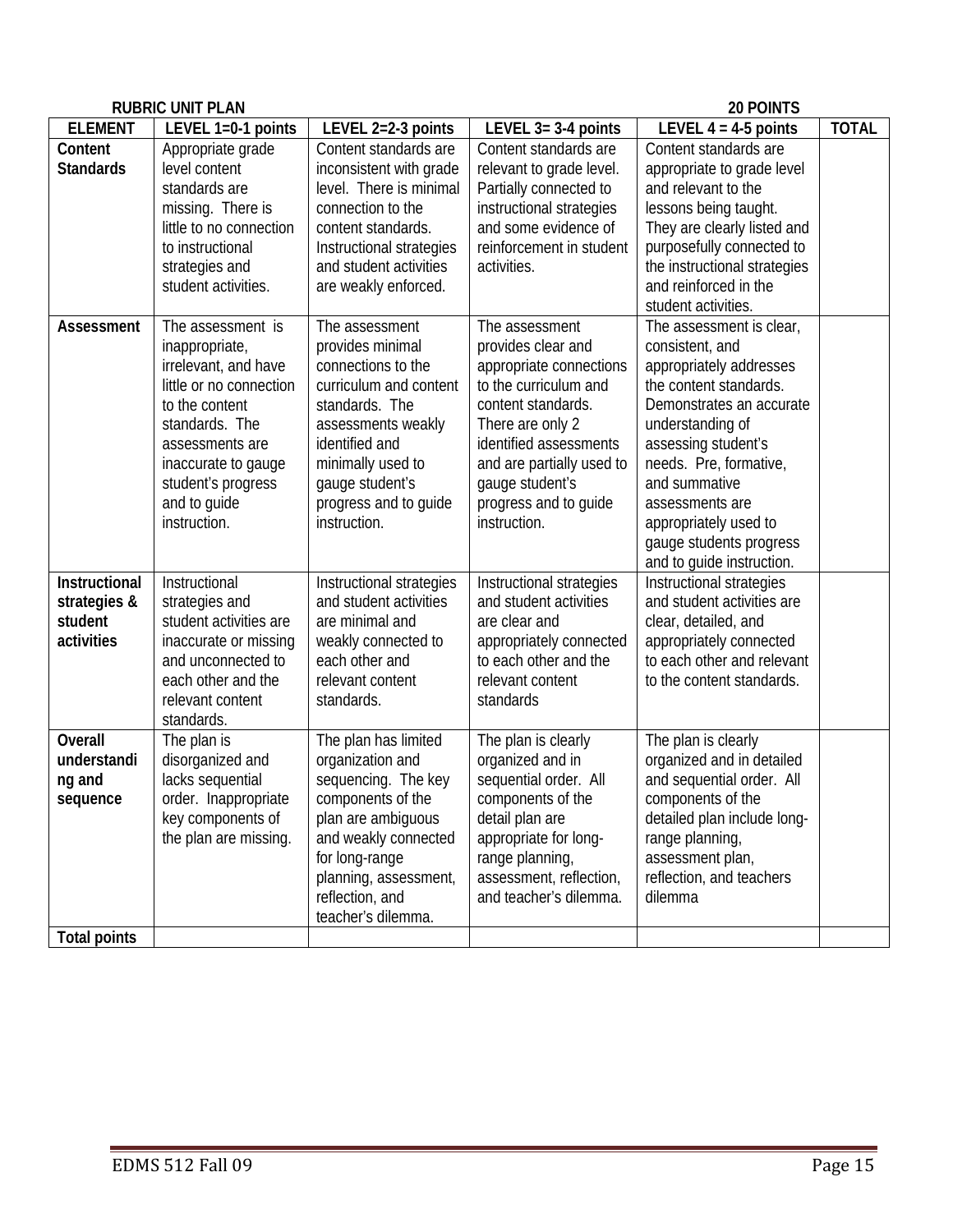## **Chapter Presentation (matrix)** All a control of the Points: 14 **Points**: 14

**Learner Objectives:** Through lesson preparation and presentation determine the most important parts of the chapters to complete the special education matrix information.

**Assessment:** Working in a small group of students you will be assigned one of the chapters to present to the class. Your group can break down the material in any form to teach the class the material that is necessary to complete the matrix. You will present a media presentation that will be viewed by the class.

| Resources         | Title and necessary information:                                                                                                                                                                                                                       |
|-------------------|--------------------------------------------------------------------------------------------------------------------------------------------------------------------------------------------------------------------------------------------------------|
| Textbook/chapters | Turnbull, A., Turnbull, R., & Wehmeyer, M. L. (2007). Exceptional Lives. Special Education in Today's<br>Schools. (3rd ed.) Upper Saddle River, NJ. Pearson Education, Inc. ISBN # 0-13-170869-4<br>Chapter 5-16                                       |
| Internet Site(s)  | Tomlinson, Carol Ann. (1999). The Differentiated Classroom: Responding to the needs of all<br>learners. Alexandria, VA: Association for Supervision and Curriculum Development. ISBN #0-<br>87120-342-1 (Available free through CSUSM ebooks library.) |

#### **Prerequisite skills:**

Work in your group you will design a lesson to present to the class. You will teach the text material as well as additional research you have done to complete the matrix.

#### **Presentation of the Chapter will:**

- The presentation will be 20-30 minutes in duration and include use of technology such as power point, iMovie, Windows Movie Maker, create a podcast,or lecshare pro.
- http://lynx.csusm.edu/mediasiterequest/ • You will use the Mediasite Center in the library to tape your presentation for the class to view on the day your presentation is due. To sign up for using the Mediasite Center fill out the media site request form

| <b>Elements</b>          | Beginning to Meet 1 point                  | Meets 3 points                             | <b>Points</b> |
|--------------------------|--------------------------------------------|--------------------------------------------|---------------|
| Use of Technology        | Technology has some relevance to the       | All technology used is directly related to |               |
|                          | presentation and is not used to assist     | the presentation and used as a visual.     |               |
|                          | the visual learners.                       |                                            |               |
| Keeps the audience       | Little engagement with the class to        | Presentation is positive and engages the   |               |
| engaged                  | assist with their learning.                | class with their understanding of the      |               |
|                          |                                            | selected chapter.                          |               |
| Understands the material | Reads from notes and is unsure of          | Able to teach the material with            |               |
| presented                | information presenting.                    | confidence and knowledge using the         |               |
|                          |                                            | tools the media center offers.             |               |
| Instructional strategies | Presentation of material is not engaging   | Teaches with enthusiasm and engages        |               |
|                          | with reference to notes and technology     | the students in their learning.            |               |
| Individual presentation  | Does not demonstrate equal                 | Equal participation from all members of    |               |
|                          | participation with the presentation of the | the group presenting the chapter. (2)      |               |
|                          | chapter.                                   | point)                                     |               |
| <b>Total Points</b>      |                                            |                                            |               |

#### **Rubric: Presentation 14 Points**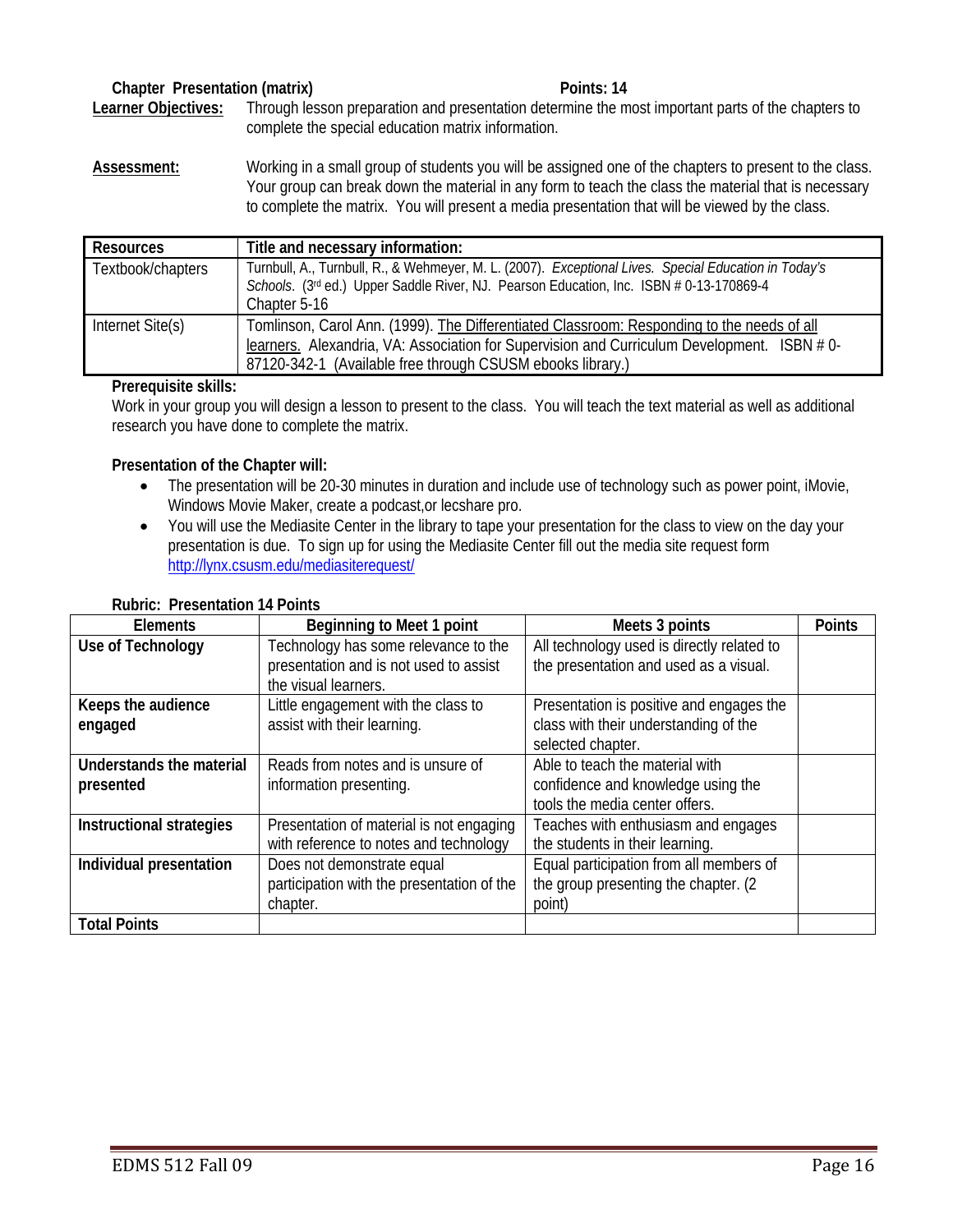## **Chapter Discussion** 12 Points

**Learning Objectives:** Each student will be responsible for contributing to an on-line discussion using the discussion board on WebCT. Each chapter that is presented will be followed with an on-line discussion board for **3 days** after the chapter has been presented.

 **NO emails will be accepted as part of the points for the discussion.** The topic thread for each chapter will be a **Assessment:** Each student will receive one point for each chapter in accordance with the rubric for on-line discussions. reflective statement about your learning of this disability and/or concerns and how you see yourself working with a student in your class with this disability now that you are knowledgeable about the subject.

| Element                  | Does not meet 0 points per chapter        | Meets 1 point per chapter                   |
|--------------------------|-------------------------------------------|---------------------------------------------|
| Response to topic thread | The reflective response to the topic      | The reflective response to the topic thread |
|                          | thread does not demonstrate               | clearly demonstrates the understanding of   |
|                          | understanding of the disability           | the disability presented and/or concerns.   |
|                          | presented and/or concerns. There is       | The knowledge of the disability is used to  |
|                          | little connection between the knowledge   | demonstration how the child's curriculum    |
|                          | of the disability and the instruction and | and instruction will be changed to meet the |
|                          | learning goals of the abilities of the    | learning goals and abilities of the child.  |
|                          | child. NO posting of topic thread.        |                                             |

#### **Summary of Chapter 4 Points 3 American Contract Authority Contract 4 Points 4 Points**

**Learning Objectives:** Each student presenting the chapter will review all students' postings and write a one page summary statement of the classes understanding and/or misunderstandings of the disability they presented. This one page summary will be shared with the class through WebCT. They will share curriculum, strategies and concerns of the class working with students with this disability. **This summary will be posted 5 days after the presentation.** 

**Assessment:** The one page summary will be written by the students collaboratively that presented the chapter. The summary will be graded according to the rubric.

| Element                                                   | Does not meet 0 | Approaching 1-2 points                                                                                                                                                             | Meets 3-4 points                                                                                                                                                                                                                |
|-----------------------------------------------------------|-----------------|------------------------------------------------------------------------------------------------------------------------------------------------------------------------------------|---------------------------------------------------------------------------------------------------------------------------------------------------------------------------------------------------------------------------------|
|                                                           | points          |                                                                                                                                                                                    |                                                                                                                                                                                                                                 |
| Summary statement by<br>each presenter of the<br>chapter. | NO summary      | Not all responses of the<br>class were considered in<br>the summary. Vaque<br>ideas about curriculum,<br>strategies, and concerns<br>working with a child with<br>this disability. | All responses were read and<br>common threads were<br>expressed in the summary. The<br>summary provides the class with<br>clear ideas for curriculum,<br>strategies, and concerns working<br>with a child with this disability. |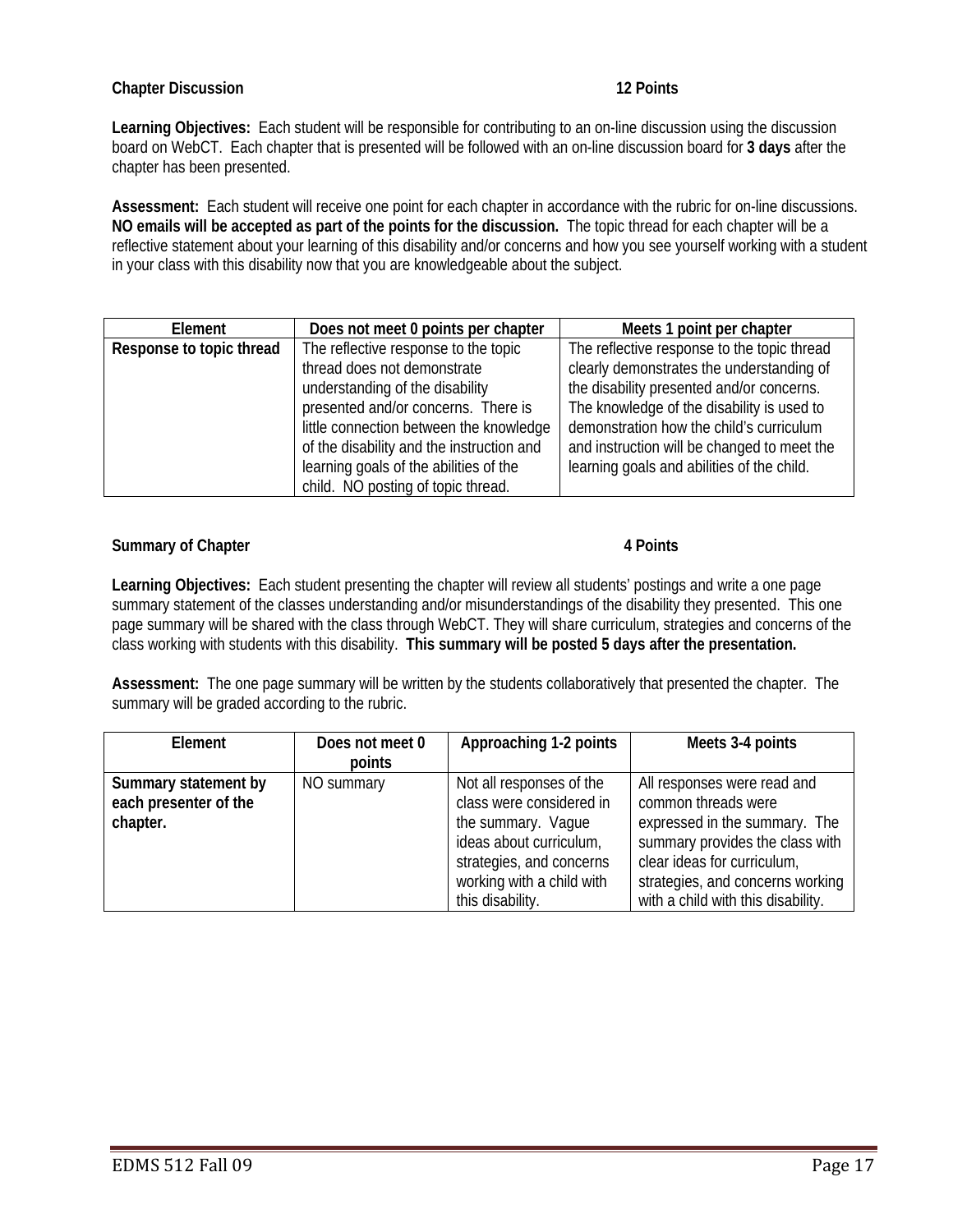**Learner Objectives:** Knowledge and skill in creating an electronic portfolio.

**Assessment:** Teacher candidates apply what they have learned from the required assignments to the TPE's designated in a cogent, first person reflection in LOCAL TPE TaskStream. Teacher candidates will include all necessary components in their final submission of the electronic portfolio.

| Resource(s):     | Title and necessary information:                                                                                                                                                                                                                                                                                                                                                                                                |
|------------------|---------------------------------------------------------------------------------------------------------------------------------------------------------------------------------------------------------------------------------------------------------------------------------------------------------------------------------------------------------------------------------------------------------------------------------|
| Internet Site(s) | http://www.csusm.edu/coe/eportfolio/eportfolio,html<br>This will take you to the CSUSM COE website where you can get help with how to create<br>your electronic portfolio and information on the required elements.<br>http://www.taskstream.com<br>This is the TaskStream home page where you will register for Taskstream and return to<br>when working on your electronic portfolio. CODE to be on the local TPE's is 6SG3BA |
|                  |                                                                                                                                                                                                                                                                                                                                                                                                                                 |

## **Task Guidelines for Taskstream**

The purpose of the portfolio is to assess how well you meet the TPEs. Although all the artifacts you place (more than 1 per TPE) in your portfolio have been assessed/graded by your professors, it is not clear if you have a thorough understanding of the TPEs and can make the connection between the assignments completed in class with the teaching you have experienced and the TPEs. Your task to write a cogent reflective essay for each TPE on how the artifacts you have chosen provide evidence that shows you have demonstrated meeting each TPE. Each narrative must include a: a) description b) analysis and c) reflection.

**Responses to TPE's 6d and 14:** It is important to recognize that the TPEs are threaded throughout the credential program, as a whole, and are addressed multiple times in each course. Even though we are referencing and seeking to understand many TPEs in this course, you are specifically responsible for writing a response for TPE **6d and 14** in the Task Stream Electronic Portfolio. (TPE 14 will have more than 2 pieces of evidence. Please see below for special directions for TPE 14\*\*\*.)

Each assigned response will relate to course assignments, discussions, and/or readings that provide a deeper understanding of the specified TPE. As you write, the goal is to describe your learning as it relates to the TPE, to analyze artifacts (assignments) and explain how they are evidence of your learning, and to reflect on the significance of your learning (the "so what") and where you need to go next related to the TPE. A four paragraph structure will help you develop your response. It is suggested to type your response into a *Word* document and paste it into Taskstream once you have proofed it for spelling, grammar and understanding.

#### **TPE Narrative Response Structure**

#### **1st paragraph: Description**

Introduction to your response that uses the words of the TPE. DO NOT restate the TPE; instead, introduce your reader to the focus of your response as it relates to the TPE. This is basically an extended thesis statement related to the TPE. Use first person language. Introduce the names of the pieces of artifact evidence you will explain and analyze in paragraph 2 and 3.

#### **2nd paragraph: Analysis of #Artifact Evidence #1**

Explain how one attached artifact is evidence of your learning related to the TPE. The key here is "evidence." How does this artifact prove that you have learned something specific related to this TPE? Describe, analyze and reflect on your artifact here.

#### **3rd paragraph: Analysis of #Artifact Evidence #2**

Explain how another attached artifact is evidence of your learning related to the TPE. Describe, analyze and reflect on your artifact here.

#### **4th paragraph: Reflection**

Reflect upon and summarize the significance of your learning overall (connected to the TPE) and explain what you still need to learn related to this TPE. This addresses the "so what?" or "the big picture" of your learning. How does knowing this impact you and students?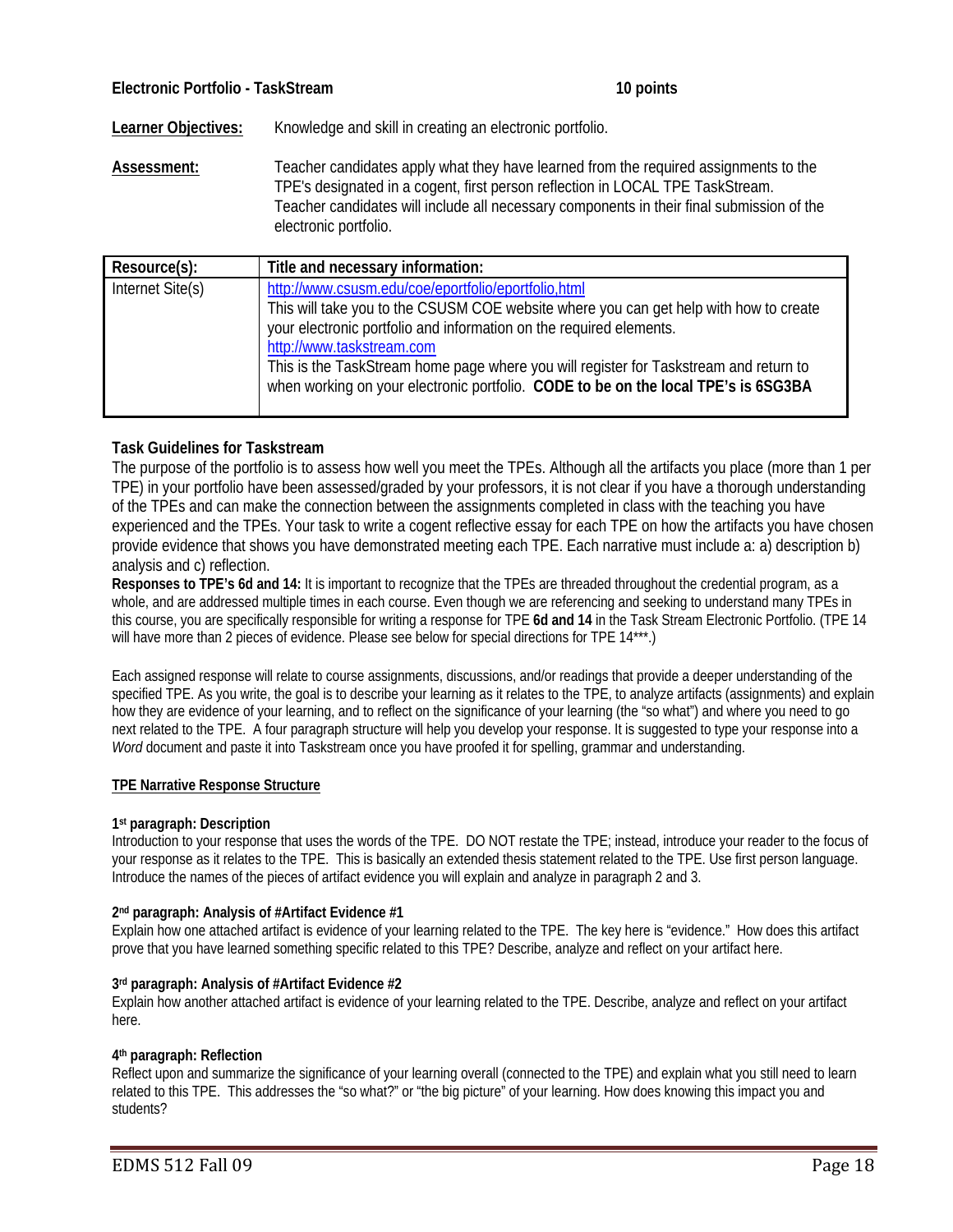\*\*\* TPE 14 will be handled differently than described above. In TPE 14 you will keep paragraph 1 and then respond to each NET category using the structure from paragraph 2, though you may have more than one artifact to talk about for each category. When you finish with the NET categories, you will write a reflective paragraph which has the components of paragraph 4: Reflection.

| <b>Elements</b> | Beginning to meet 0    | Meets 5 points        | <b>Points</b> |
|-----------------|------------------------|-----------------------|---------------|
|                 | points                 |                       |               |
| TPE 6d          | Sent TPE to instructor | Sent corrected TPE to |               |
|                 | with minimal           | instructor with DONE  |               |
|                 | understanding          | marked                |               |
| <b>TPE 14</b>   | Sent TPE to instructor | Sent corrected TPE to |               |
|                 | with minimal           | instructor with DONE  |               |
|                 | understanding          | marked                |               |

## **Rubric: Taskstream 10 Points**